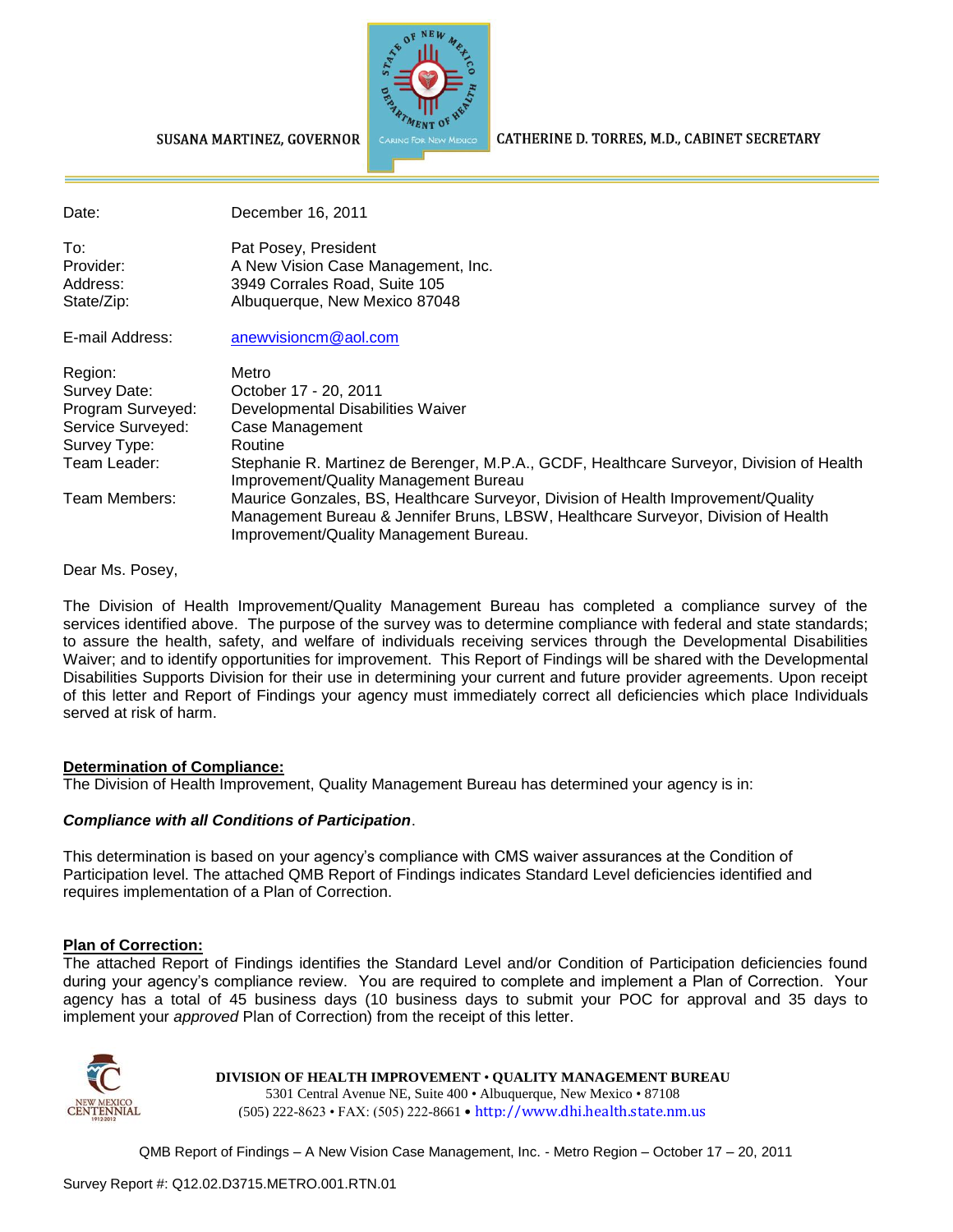#### **Submission of your Plan of Correction:**

Please submit your agency's Plan of Correction in the space on the two right columns of the Report of Findings. *(See attachment "A" for additional guidance in completing the Plan of Correction)*.

Within 10 business days of receipt of this letter your agency Plan of Correction must be submitted to the parties below:

#### **1. Quality Management Bureau, Attention: Plan of Correction Coordinator 5301 Central Ave. NE Suite 400 Albuquerque, NM 87108**

#### **2. Developmental Disabilities Supports Division Regional Office for region of service surveyed**

Upon notification from QMB that your *Plan of Correction has been approved*, you must implement all remedies and corrective actions to come into compliance. If your Plan of Correction is denied, you must resubmit a revised plan as soon as possible for approval, as your POC approval and all remedies must be completed within 45 business days of the receipt of this letter.

Failure to submit your POC within the allotted 10 business days or complete and implement your Plan of Correction within the total 45 business days allowed may result in the imposition of a \$200 per day Civil Monetary Penalty until it is received, completed and/or implemented.

#### **Request for Informal Reconsideration of Findings (IRF):**

If you disagree with a finding of deficient practice, you have 10 business days upon receipt of this notice to request an IRF. Submit your request for an IRF in writing to:

> QMB Deputy Bureau Chief 5301 Central Ave NE Suite #400 Albuquerque, NM 87108 Attention: IRF request

See Attachment "C" for additional guidance in completing the request for Informal Reconsideration of Findings. The request for an IRF will not delay the implementation of your Plan of Correction which must be completed within 45 total business days (10 business days to submit your POC for approval and 35 days to implement your *approved* Plan of Correction). Providers may not appeal the nature or interpretation of the standard or regulation, the team composition or sampling methodology. If the IRF approves the modification or removal of a finding, you will be advised of any changes.

Please call the Plan of Correction Coordinator at 505-222-8647 if you have questions about the Report of Findings or Plan of Correction. Thank you for your cooperation and for the work you perform.

Sincerely,

*Stephanie R. Martinez de Berenger, M.P.A, GCDF* 

Stephanie R. Martinez de Berenger, MPA, GCDF Team Lead/Healthcare Surveyor Division of Health Improvement Quality Management Bureau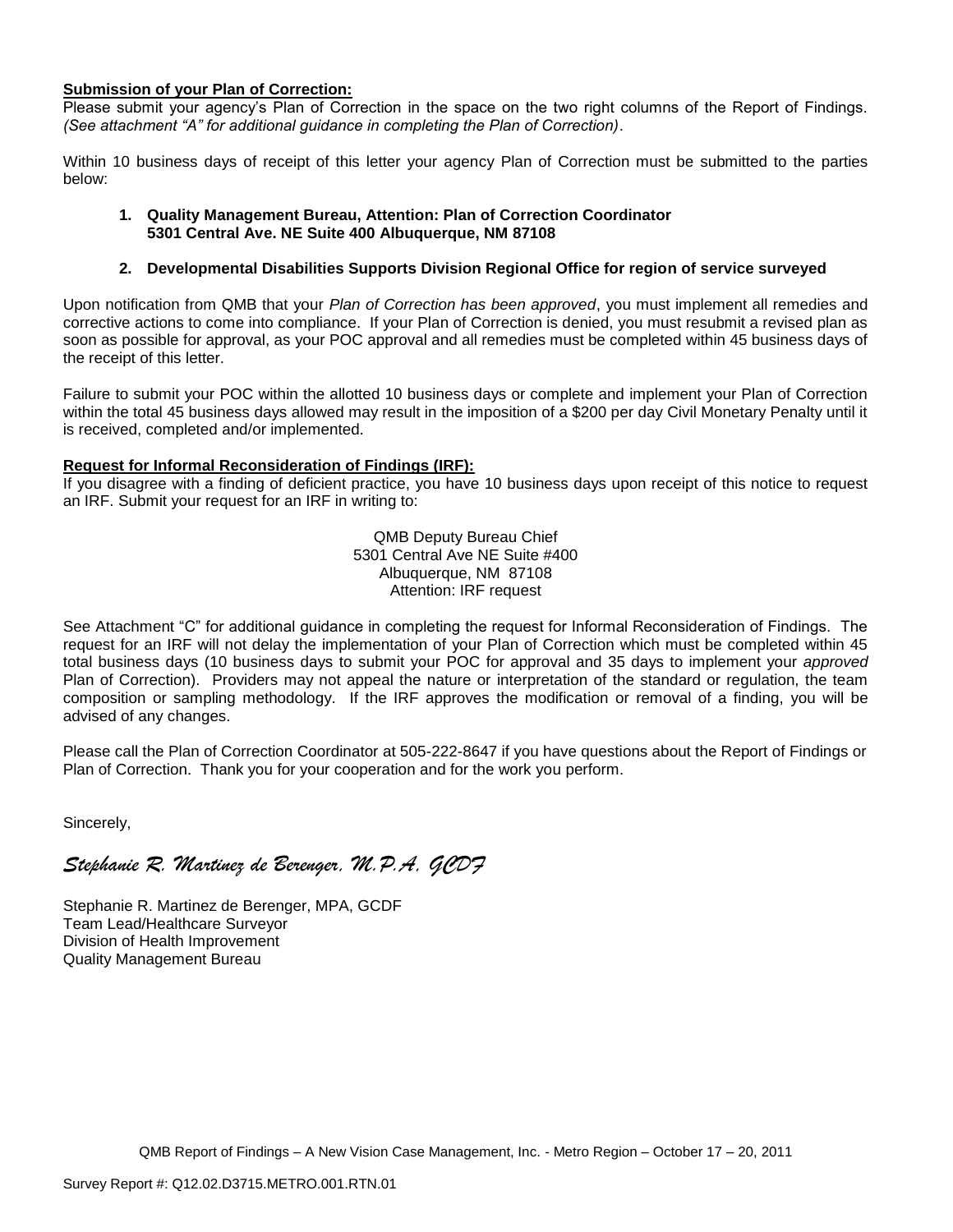| <b>Entrance Conference Date:</b>        | October 17, 2011                                                                                      |                                                                                                                                                                                                            |
|-----------------------------------------|-------------------------------------------------------------------------------------------------------|------------------------------------------------------------------------------------------------------------------------------------------------------------------------------------------------------------|
| Present:                                | Pat Posey, President                                                                                  | A New Vision Case Management, Inc.<br>Elaine Sweeney, Vice President                                                                                                                                       |
|                                         | <b>DOH/DHI/QMB</b>                                                                                    | Stephanie R. Martinez de Berenger, MPA, GCDF<br>Team Lead/Healthcare Surveyor<br>Maurice Gonzales, BS, Healthcare Surveyor<br>Jennifer Bruns, LBSW, Healthcare Surveyor                                    |
| <b>Exit Conference Date:</b>            | October 20, 2011                                                                                      |                                                                                                                                                                                                            |
| Present:                                | Pat Posey, President                                                                                  | A New Vision Case Management, Inc.<br>Elaine Sweeney, Vice President                                                                                                                                       |
|                                         | <b>DOH/DHI/QMB</b>                                                                                    | Stephanie R. Martinez de Berenger, MPA, GCDF<br>Team Lead/Healthcare Surveyor<br>Maurice Gonzales, BS, Healthcare Surveyor<br>Jennifer Bruns, LBSW, Healthcare Surveyor                                    |
| <b>Administrative Locations Visited</b> | Number:                                                                                               | 1                                                                                                                                                                                                          |
| <b>Total Sample Size</b>                | Number:                                                                                               | 23<br>4 - Jackson Class Members<br>19 - Non- <i>Jackson</i> Class Members                                                                                                                                  |
| Case Managers Interviewed               | Number:                                                                                               | 10                                                                                                                                                                                                         |
| Case Manager Records Reviewed           | Number:                                                                                               | 10                                                                                                                                                                                                         |
| Records Reviewed (Persons Served)       | Number:                                                                                               | 23                                                                                                                                                                                                         |
| <b>Administrative Files Reviewed</b>    | <b>Billing Records</b><br><b>Medical Records</b><br><b>Personnel Files</b><br><b>Training Records</b> | <b>Incident Management Records</b><br><b>Agency Policy and Procedures</b><br><b>Caregiver Criminal History Screening Records</b><br><b>Employee Abuse Registry</b><br>Quality Assurance / Improvement Plan |

- DOH Developmental Disabilities Supports Division
- DOH Office of Internal Audit
- HSD Medical Assistance Division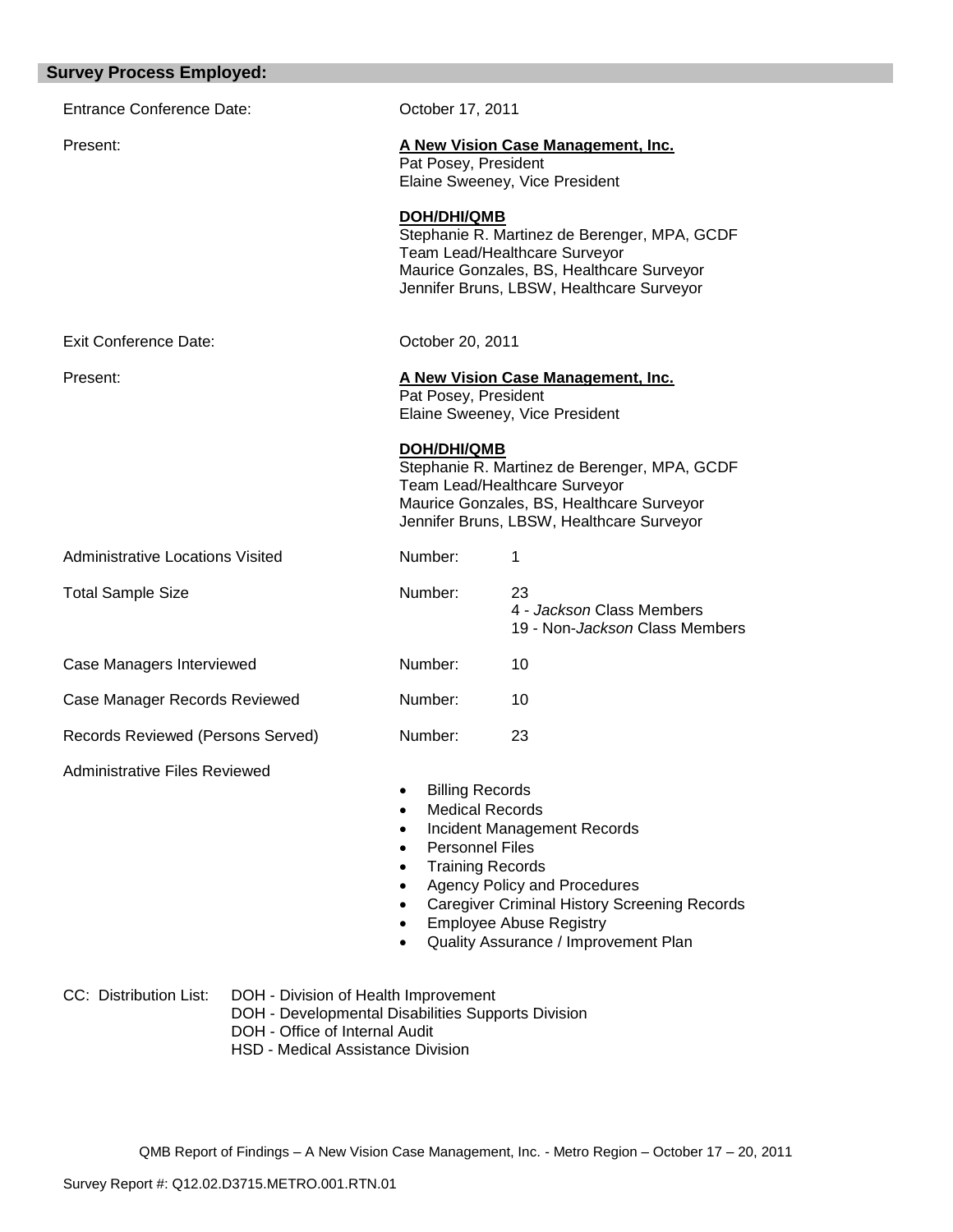# **Attachment A**

# **Provider Instructions for Completing the QMB Plan of Correction (POC) Process**

### *Introduction:*

After a QMB Compliance Survey, your QMB Report of Findings will be sent to you via e-mail.

Each provider must develop and implement a Plan of Correction (POC) that identifies specific quality assurance and quality improvement activities the agency will implement to correct deficiencies and prevent continued non compliance.

Agencies must submit their Plan of Correction within 10 business days from the date you receive the QMB Report of Findings. (Providers who do not submit a POC within 10 business days will be referred to the Internal Review Committee [IRC] for possible actions or sanctions).

Agencies must fully implement their approved Plan of Correction within 45 business days (10 business days to submit your POC for approval and 35 days to implement your approved Plan of Correction) from the date they receive the QMB Report of Findings. (Providers who fail to complete a POC within the 45 business days allowed shall be referred to the IRC for possible actions or sanctions.)

If you have questions about the Plan of Correction process, call the QMB Plan of Correction Coordinator at 505-222-8647 or email at George. Perrault@state.nm.us. Requests for technical assistance must be requested through your DDSD Regional Office.

The POC process cannot resolve disputes regarding findings. If you wish to dispute a finding on the official Report of Findings, you must file an Informal Reconsideration of Findings (IRF) request within ten (10) business days of receiving your report. Please note that you must still submit a POC for findings that are in question (see Attachment "C").

## *Instructions for Completing Agency POC:*

## *Required Content*

Your Plan of Correction should provide a step-by-step description of the methods to correct each deficient practice to prevent recurrence and information that ensures the regulation cited is in compliance. The remedies noted in your POC are expected to be added to your Agency's required, annual Quality Assurance Plan.

If a deficiency has already been corrected, the plan should state how it was corrected, the completion date (date the correction was accomplished), and how possible recurrence of the deficiency will be prevented.

The Plan of Correction must address the required six CMS core elements to address *each deficiency* of the POC:

- 1. How the specific and realistic corrective action will be accomplished for individuals found to have been affected by the deficient practice.
- 2. How the agency will identify other individuals who have the potential to be affected by the same deficient practice, and how the agency will act to protect individuals in similar situations.
- 3. What QA measures will be put into place or systemic changes made to ensure that the deficient practice will not recur
- 4. Indicate how the agency plans to monitor its performance to make sure that solutions are sustained. The agency must develop a QA plan for ensuring that correction is achieved and sustained. This QA plan must be implemented, and the corrective action evaluated for its effectiveness. The plan of correction is integrated into the agency quality assurance system; and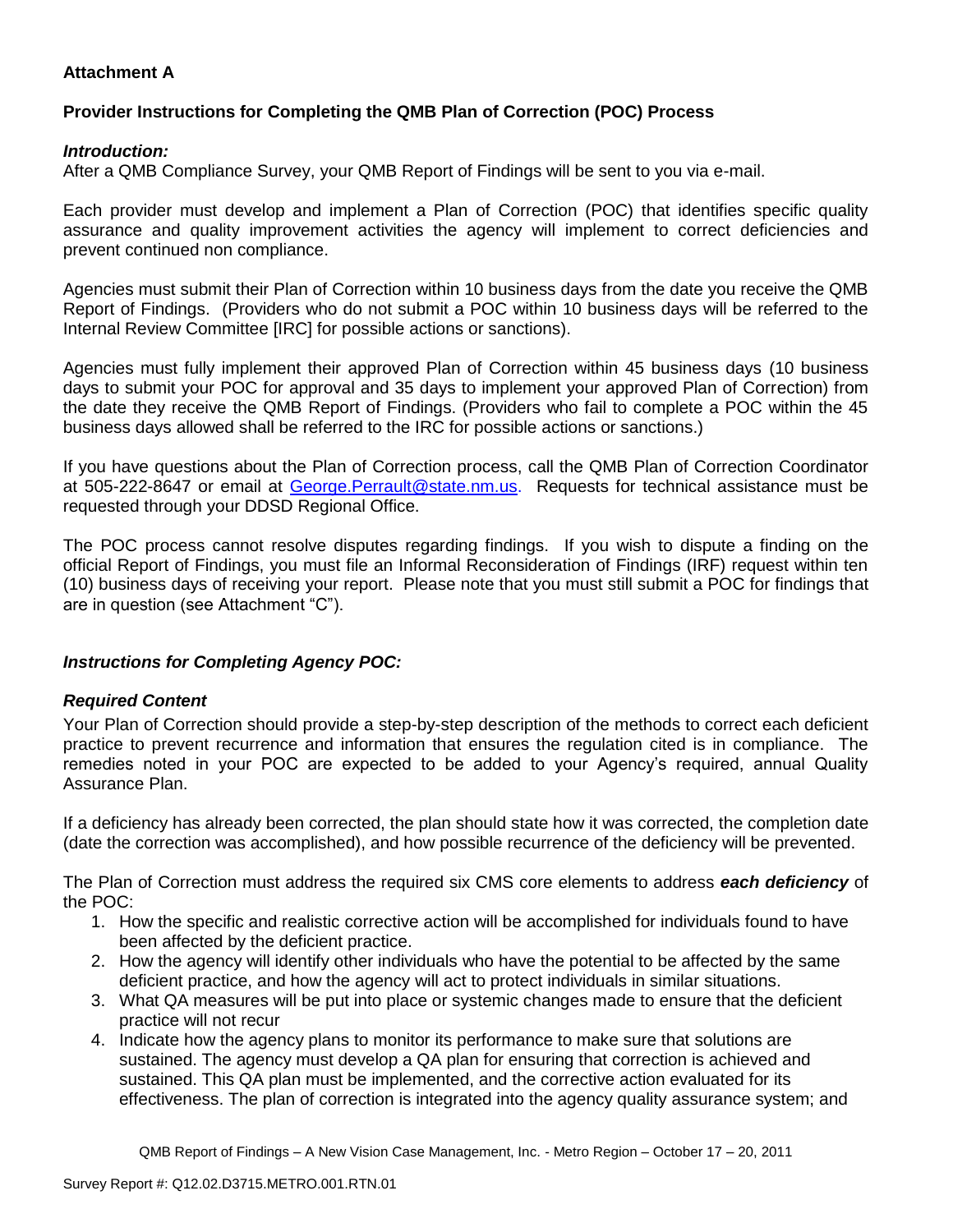- 5. Include dates when corrective action will be completed. The corrective action completion dates must be acceptable to the State.
- 6. The POC must be signed and dated by the agency director or other authorized official.

The following details should be considered when developing your POC:

- Details about how and when Consumer, Personnel and Residential files are audited by Agency personnel to ensure they contain required documents;
- Information about how Medication Administration Records are reviewed to verify they contain all required information before they are distributed, as they are being used, and after they are completed;
- Your processes for ensuring that all staff are trained in Core Competencies, Incident Reporting, and Individual-Specific service requirements, etc;
- How accuracy in Billing documentation is assured;
- How health, safety is assured;
- For Case Management Providers, how ISPs are reviewed to verify they meet requirements, how the timeliness of LOC packet submissions and consumer visits are tracked;
- Your process for gathering, analyzing and responding to Quality data; and,
- Details about Quality Targets in various areas, current status, analyses about why targets were not met, and remedies implemented.

*Note:* **Instruction or in-service of staff alone may not be a sufficient plan of correction.** This is a good first step toward correction, but additional steps should be taken to ensure the deficiency is corrected and will not recur.

## *Completion Dates*

- The plan of correction must include a **completion date** (entered in the far right-hand column) for each finding. Be sure the date is **realistic** in the amount of time your Agency will need to correct the deficiency; not to exceed 45 total business days.
- Direct care issues should be corrected immediately and monitored appropriately.
- Some deficiencies may require a staged plan to accomplish total correction.
- Deficiencies requiring replacement of equipment, etc., may require more time to accomplish correction but should show reasonable time frames.

## *Initial Submission of the Plan of Correction Requirements*

- 1. The Plan of Correction must be completed on the official QMB Survey Report of Findings/Plan of Correction Form and received by QMB within ten (10) business days from the date you received the report of findings.
- 2. For questions about the POC process, call the POC Coordinator, George Perrault at 505-222-8647 for assistance.
- 3. For Technical Assistance (TA) in developing or implementing your POC, contact your local DDSD Regional Office.
- 4. Submit your POC to George Perrault, POC Coordinator in any of the following ways:
	- a. Electronically at [George.Perrault@state.nm.us](mailto:George.Perrault@state.nm.us) *(preferred method)*
	- b. Fax to 505-222-8661, or
	- c. Mail to POC Coordinator, 5301 Central Avenue SW, Suite 400, Albuquerque, NM 87108
- 5. Do not submit supporting documentation (evidence of compliance) to QMB until after your POC has been approved by the POC Coordinator.
- 6. QMB will notify you when your POC has been "approve" or "denied."
	- a. During this time, whether your POC is "approved," or "denied," you will have a maximum of 45 business days from the date of receipt of your Report of Findings to correct all survey deficiencies.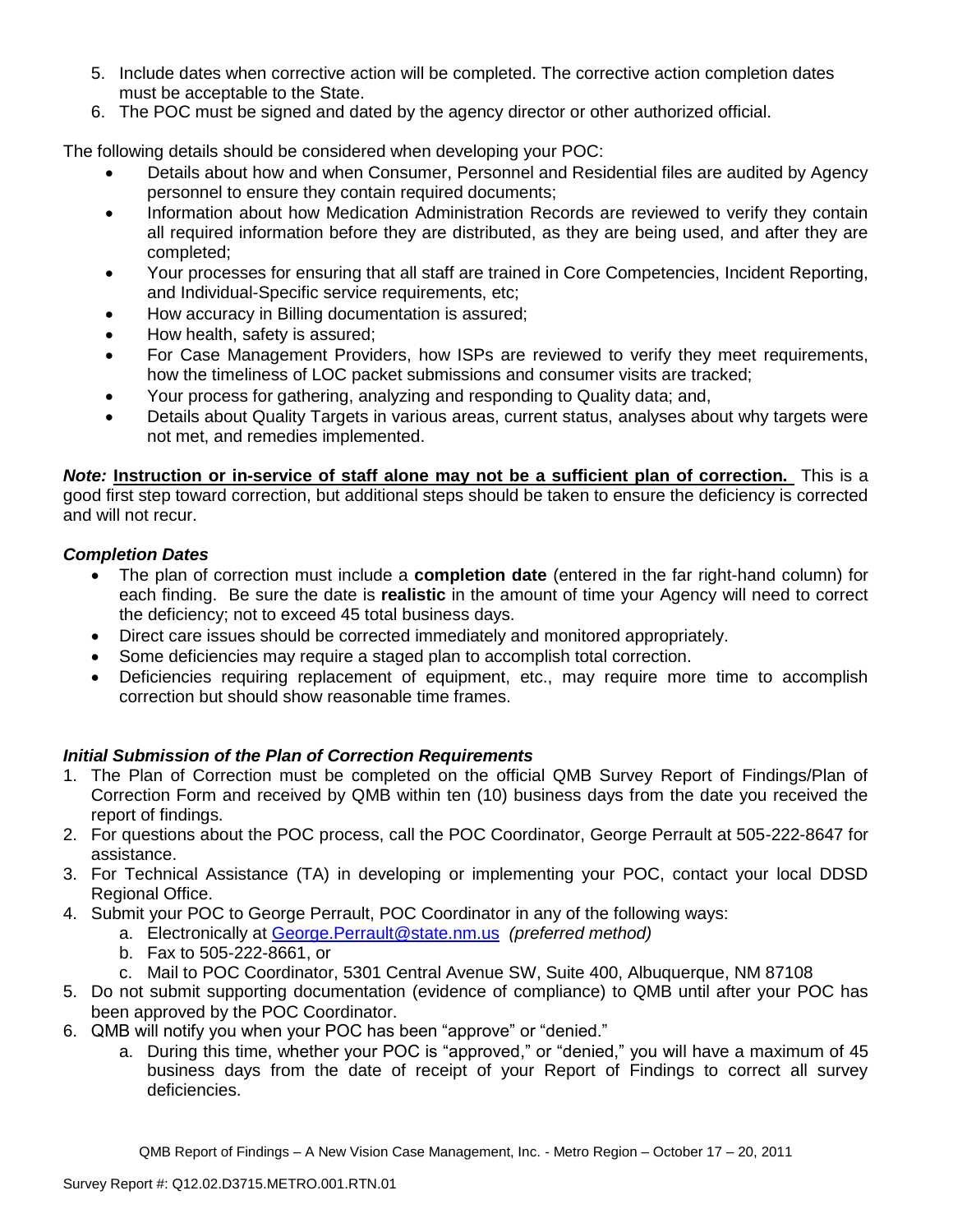- b. If your POC is denied, it must be revised and resubmitted as soon as possible, as the 45 business day limit is in effect.
- c. If your POC is denied a second time your agency may be referred to the Internal Review Committee.
- d. You will receive written confirmation when your POC has been approved by QMB and a final deadline for completion of your POC.
- 7. Failure to submit your POC within 10 business days without prior approval of an extension by QMB will result in a referral to the Internal Review Committee and the possible implementation of monetary penalties and/or sanctions.

## *POC Document Submission Requirements*

Once your POC has been approved by the QMB Plan of Correction Coordinator you must submit copies of documents as evidence that all deficiencies have been corrected, as follows.

- 1. Your internal documents are due within a *maximum* of 45 business days of receipt of your Report of Findings.
- 2. You may submit your documents by postal mail (paper hard copy or on a disc), fax, or electronically (scanned and attached to e-mails).
- 3. All submitted documents *must be annotated*; please be sure the tag numbers and Identification numbers are indicated on each document submitted. Documents which are not annotated with the Tag number and Identification number may not be accepted.
- 4. Do not submit original documents; Please provide copies or scanned electronic files for evidence. Originals must be maintained in the agency file(s) per DDSD Standards.
- 5. In lieu of some documents, you may submit copies of file or home audit forms that clearly indicate cited deficiencies have been corrected, other attestations of correction must be approved by the Plan of Correction Coordinator prior to their submission.
- 6. For billing deficiencies, you must submit:
	- a. Evidence of an internal audit of billing documentation for a sample of individuals and timeframes;
	- b. Copies of "void and adjust" forms submitted to correct all over-billed or unjustified units billed identified during your internal audit.

Revisions, Modifications or Extensions to your Plan of Correction (post QMB approval) must be made in writing and submitted to the Plan of Correction Coordinator at QMB, prior to the due date and are approved on a case-by-case basis. No changes may be made to your POC or the timeframes for implementation without written approval of the POC Coordinator.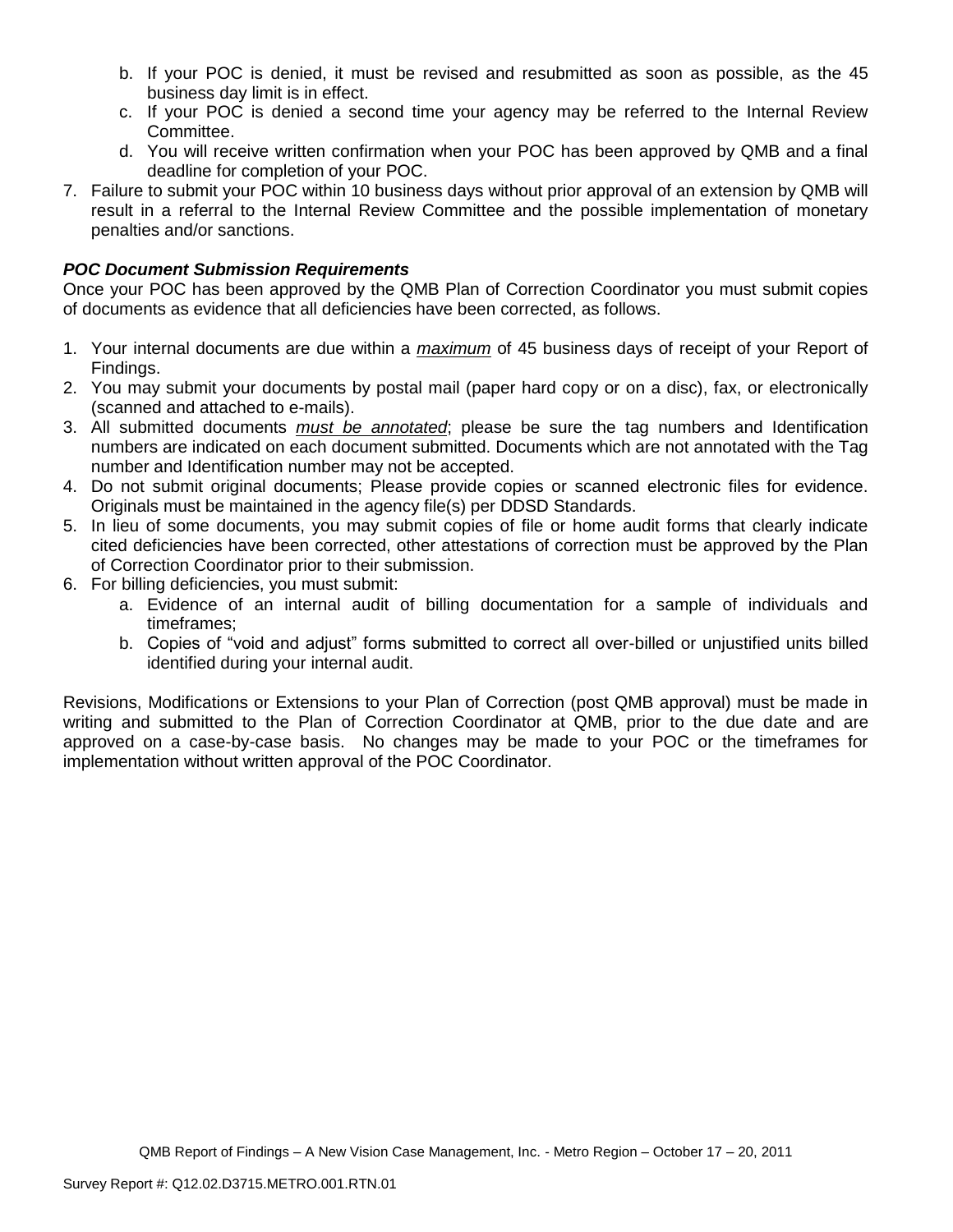## **QMB Determinations of Compliance**

## "Compliance with Conditions of Participation"

The QMB determination of "Compliance with Conditions of Participation," indicates that a provider is in compliance with all 'Conditions of Participation,' (CoP) but may have standard level deficiencies (deficiencies which are not at the condition level) out of compliance. The agency has obtained a level of compliance such that there is a minimal potential for harm to individuals' health and safety. To qualify for a determination of Compliance with Conditions of Participation, the provider must be in compliance with *all* Conditions of Participation.

# "Partial-Compliance with Conditions of Participation"

The QMB determination of "Partial-Compliance with Conditions of Participation" indicates that a provider is out of compliance with one (1) to three (3) 'Conditions of Participation.' This partialcompliance, if not corrected, may result in a serious negative outcome or the potential for more than minimal harm to individuals' health and safety. The Agency may also have standard level deficiencies (deficiencies which are not at the condition level).

Providers receiving a repeat determination of 'Partial-Compliance' for repeat deficiencies of CoPs may be referred by the Quality Management Bureau to the Internal Review Committee (IRC) for consideration of remedies and possible actions.

# "Non-Compliant with Conditions of Participation":

The QMB determination of "Non-Compliance with Conditions of Participation," indicates a provider is significantly out of compliance with Conditions of Participation and/or has:

- Four (4) Conditions of Participation out of compliance.
- Multiple findings of widespread non-compliance with any standard or regulation with a significant potential for more than minimal harm.
- Any finding of actual harm or Immediate Jeopardy.

The Agency may also have standard level deficiencies (deficiencies which are not at the condition level).

Providers receiving a repeat determination of 'Non-Compliance' will be referred by Quality Management Bureau to the Internal Review Committee (IRC) for consideration of remedies and possible actions.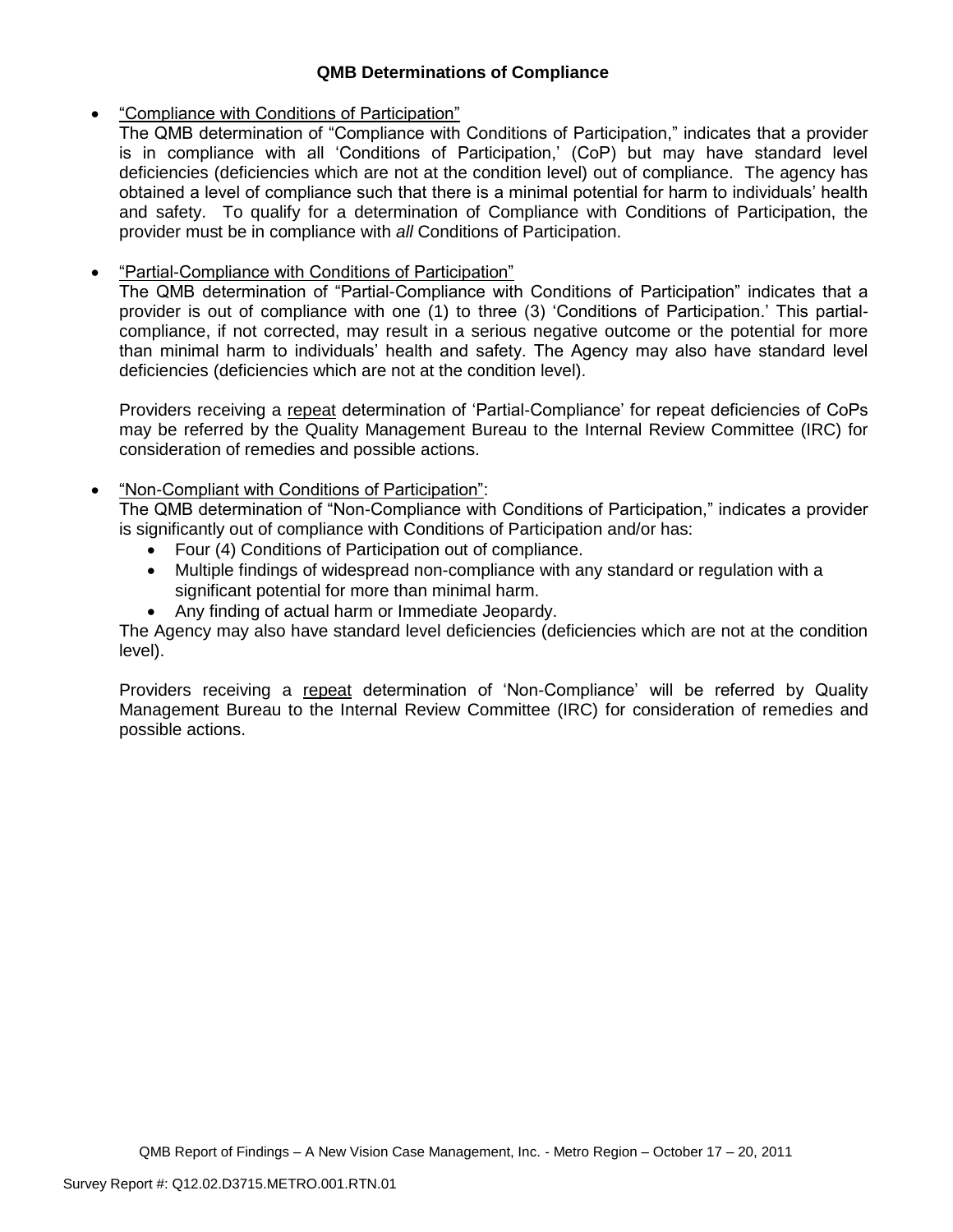### **Guidelines for the Provider Informal Reconsideration of Finding (IRF) Process**

# **Introduction:**

Throughout the QMB Survey process, surveyors are openly communicating with providers. Open communication means surveyors have clarified issues and/or requested missing information before completing the review through the use of the signed/dated "Document Request," or "administrative Needs," etc. forms. Regardless, there may still be instances where the provider disagrees with a specific finding. Providers may use the following process to informally dispute a finding.

# **Instructions:**

- 1. The Informal Reconsideration of the Finding (IRF) request must be in writing to the QMB Deputy Bureau Chief **within 10 business days** of receipt of the final Report of Findings.
- 2. The written request for an IRF *must* be completed on the QMB Request for Informal Reconsideration of Finding form available on the QMB website:<http://dhi.health.state.nm.us/qmb>
- 3. The written request for an IRF must specify in detail the request for reconsideration and why the finding is inaccurate.
- 4. The IRF request must include all supporting documentation or evidence.
- 5. If you have questions about the IRC process, email the IRF Chairperson, Scott Good at [scott.good@state.nm.us](mailto:scott.good@state.nm.us) for assistance.

# **The following limitations apply to the IRF process:**

- The request for an IRF and all supporting evidence must be received within 10 business days.
- Findings based on evidence requested during the survey and not provided may not be subject to reconsideration.
- The supporting documentation must be new evidence not previously reviewed or requested by the survey team.
- Providers must continue to complete their Plan of Correction during the IRF process
- Providers may not request an IRF to challenge the sampling methodology.
- Providers may not request an IRF based on disagreement with the nature of the standard or regulation.
- Providers may not request an IRF to challenge the team composition.
- Providers may not request an IRF to challenge the DHI/QMB determination of compliance or the length of their DDSD provider contract.

A Provider forfeits the right to an IRF if the request is not made within 10 business days of receiving the report and/or does not include all supporting documentation or evidence to show compliance with the standards and regulations.

The IRF Committee will review the request, the Provider will be notified in writing of the ruling; no face-toface meeting will be conducted.

When a Provider requests that a finding be reconsidered, it does not stop or delay the Plan of Correction process. **Providers must continue to complete the Plan of Correction, including the finding in dispute regardless of the IRF status.** If a finding is removed or modified, it will be noted and removed or modified from the Report of Findings. It should be noted that in some cases a Plan of Correction may be completed prior to the IRF process being completed. The provider will be notified in writing on the decisions of the IRF committee.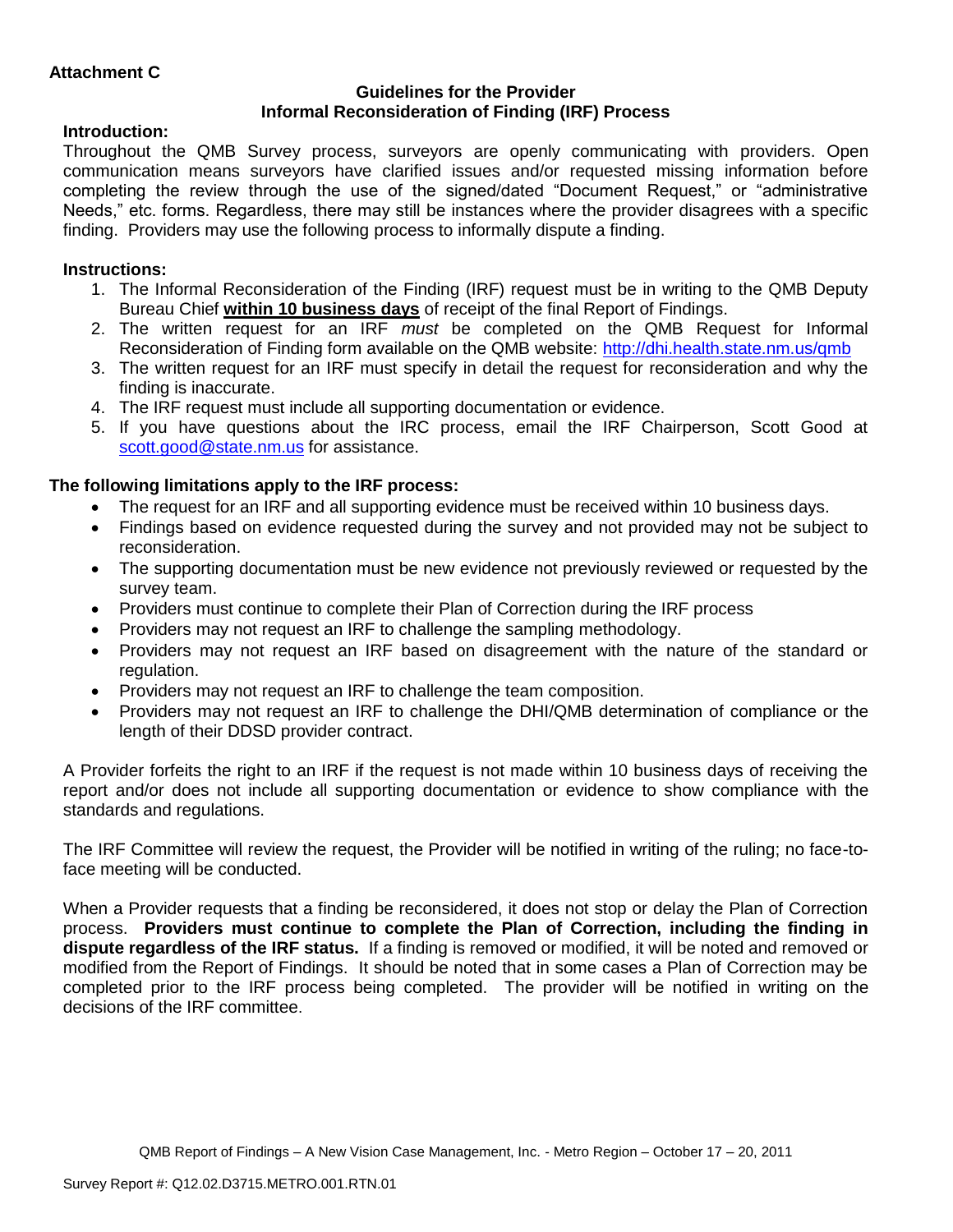| Agency:                 | A New Vision Case Management, Inc. - Metro Region |
|-------------------------|---------------------------------------------------|
| Program:                | Developmental Disabilities Waiver                 |
| Service:                | Case Management                                   |
| <b>Monitoring Type:</b> | <b>Routine Survey</b>                             |
| Date of Survey:         | October 17 - 20, 2011                             |

| <b>Standard of Care</b>                                                                                                                                                                                                                                                                                                                                                                                                                                                                                                                                                                                                                                                                                                                                                                                                                                                                                                                                                                                                                                                                                                                                                                                                                                          | <b>Deficiencies</b>                                                                                                                                                                                                                                                                                                                                                                                                                                                                                                                                                  | <b>Agency Plan of Correction, On-going</b><br><b>QA/QI &amp; Responsible Party</b>                                                                                                                                                                                      | <b>Date</b><br><b>Due</b> |
|------------------------------------------------------------------------------------------------------------------------------------------------------------------------------------------------------------------------------------------------------------------------------------------------------------------------------------------------------------------------------------------------------------------------------------------------------------------------------------------------------------------------------------------------------------------------------------------------------------------------------------------------------------------------------------------------------------------------------------------------------------------------------------------------------------------------------------------------------------------------------------------------------------------------------------------------------------------------------------------------------------------------------------------------------------------------------------------------------------------------------------------------------------------------------------------------------------------------------------------------------------------|----------------------------------------------------------------------------------------------------------------------------------------------------------------------------------------------------------------------------------------------------------------------------------------------------------------------------------------------------------------------------------------------------------------------------------------------------------------------------------------------------------------------------------------------------------------------|-------------------------------------------------------------------------------------------------------------------------------------------------------------------------------------------------------------------------------------------------------------------------|---------------------------|
| least annually or when warranted by changes in the waiver participants' needs.                                                                                                                                                                                                                                                                                                                                                                                                                                                                                                                                                                                                                                                                                                                                                                                                                                                                                                                                                                                                                                                                                                                                                                                   |                                                                                                                                                                                                                                                                                                                                                                                                                                                                                                                                                                      | CMS Assurance - Plan of Care - ISP Development & Monitoring - Service plans address all participates' assessed needs(including<br>health and safety risk factors) and goals, either by waiver services or through other means. Services plans are updated or revised at |                           |
| Tag #1A08 Agency Case File                                                                                                                                                                                                                                                                                                                                                                                                                                                                                                                                                                                                                                                                                                                                                                                                                                                                                                                                                                                                                                                                                                                                                                                                                                       | <b>Standard Level Deficiency</b>                                                                                                                                                                                                                                                                                                                                                                                                                                                                                                                                     |                                                                                                                                                                                                                                                                         |                           |
| Developmental Disabilities (DD) Waiver Service<br>Standards effective 4/1/2007<br><b>CHAPTER 1 II. PROVIDER AGENCY</b><br><b>REQUIREMENTS:</b> The objective of these<br>standards is to establish Provider Agency policy,<br>procedure and reporting requirements for DD<br>Medicaid Waiver program. These requirements<br>apply to all such Provider Agency staff, whether<br>directly employed or subcontracting with the<br>Provider Agency. Additional Provider Agency<br>requirements and personnel qualifications may<br>be applicable for specific service standards.<br>D. Provider Agency Case File for the<br><b>Individual:</b> All Provider Agencies shall maintain<br>at the administrative office a confidential case<br>file for each individual. Case records belong to<br>the individual receiving services and copies shall<br>be provided to the receiving agency whenever<br>an individual changes providers. The record<br>must also be made available for review when<br>requested by DOH, HSD or federal government<br>representatives for oversight purposes. The<br>individual's case file shall include the following<br>requirements:<br>(1) Emergency contact information, including the<br>individual's address, telephone number, | Based on record review, the Agency failed to<br>maintain at the administrative office a<br>confidential case file for 2 of 23 individuals.<br>Review of the Agency individual case files found<br>the following items were not found, incomplete,<br>and/or not current:<br>• Addendum A $(\#16)$<br><b>Other Individual Specific Evaluations &amp;</b><br><b>Examinations:</b><br>• Dental Exam<br><sup>o</sup> Individual #19 - As indicated by the DDSD<br>file matrix Dental Exams are to be<br>conducted annually. No documented<br>evidence of exam was found. | Provider:<br>In addition to stating the Plan of Correction for<br>these findings above, also please provide your<br>evidence of on-going Quality Assurance /<br>Quality Improvement specific to this tag below<br>this line.                                            |                           |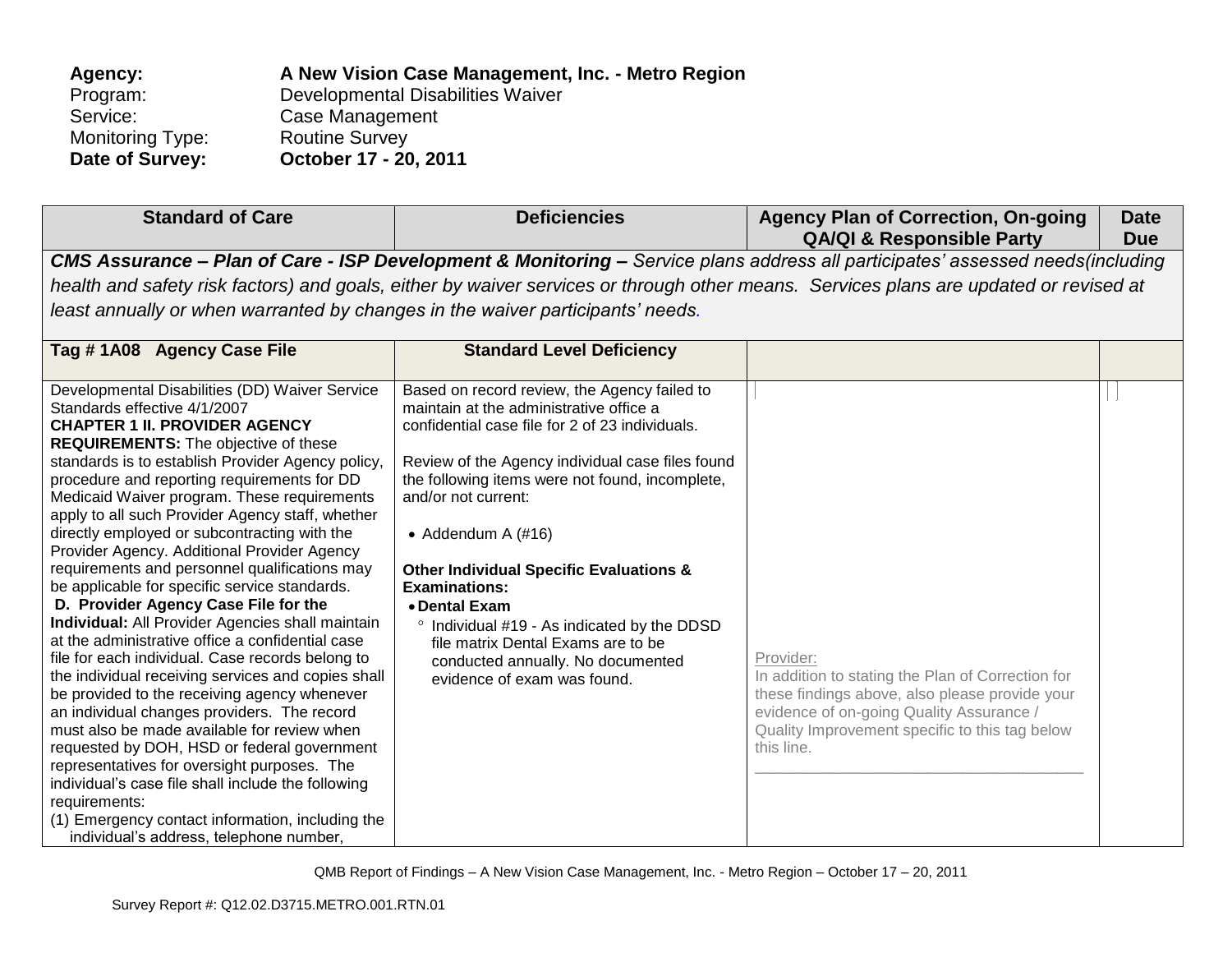| names and telephone numbers of relatives,           |  |  |
|-----------------------------------------------------|--|--|
| or guardian or conservator, physician's             |  |  |
| name(s) and telephone number(s), pharmacy           |  |  |
| name, address and telephone number, and             |  |  |
| health plan if appropriate;                         |  |  |
| (2) The individual's complete and current ISP,      |  |  |
| with all supplemental plans specific to the         |  |  |
| individual, and the most current completed          |  |  |
| Health Assessment Tool (HAT);                       |  |  |
| (3) Progress notes and other service delivery       |  |  |
| documentation;                                      |  |  |
| (4) Crisis Prevention/Intervention Plans, if there  |  |  |
| are any for the individual;                         |  |  |
| (5) A medical history, which shall include at least |  |  |
| demographic data, current and past medical          |  |  |
| diagnoses including the cause (if known) of         |  |  |
| the developmental disability, psychiatric           |  |  |
| diagnoses, allergies (food, environmental,          |  |  |
| medications), immunizations, and most               |  |  |
| recent physical exam;                               |  |  |
| (6) When applicable, transition plans completed     |  |  |
| for individuals at the time of discharge from       |  |  |
| Fort Stanton Hospital or Los Lunas Hospital         |  |  |
| and Training School; and                            |  |  |
| (7) Case records belong to the individual           |  |  |
| receiving services and copies shall be              |  |  |
| provided to the individual upon request.            |  |  |
| (8) The receiving Provider Agency shall be          |  |  |
| provided at a minimum the following records         |  |  |
| whenever an individual changes provider             |  |  |
| agencies:                                           |  |  |
| (a) Complete file for the past 12 months;           |  |  |
| (b) ISP and quarterly reports from the current      |  |  |
| and prior ISP year;                                 |  |  |
| (c) Intake information from original admission      |  |  |
| to services; and                                    |  |  |
| (d) When applicable, the Individual                 |  |  |
| Transition Plan at the time of discharge            |  |  |
| from Los Lunas Hospital and Training                |  |  |
| School or Ft. Stanton Hospital.                     |  |  |
|                                                     |  |  |
|                                                     |  |  |
|                                                     |  |  |
|                                                     |  |  |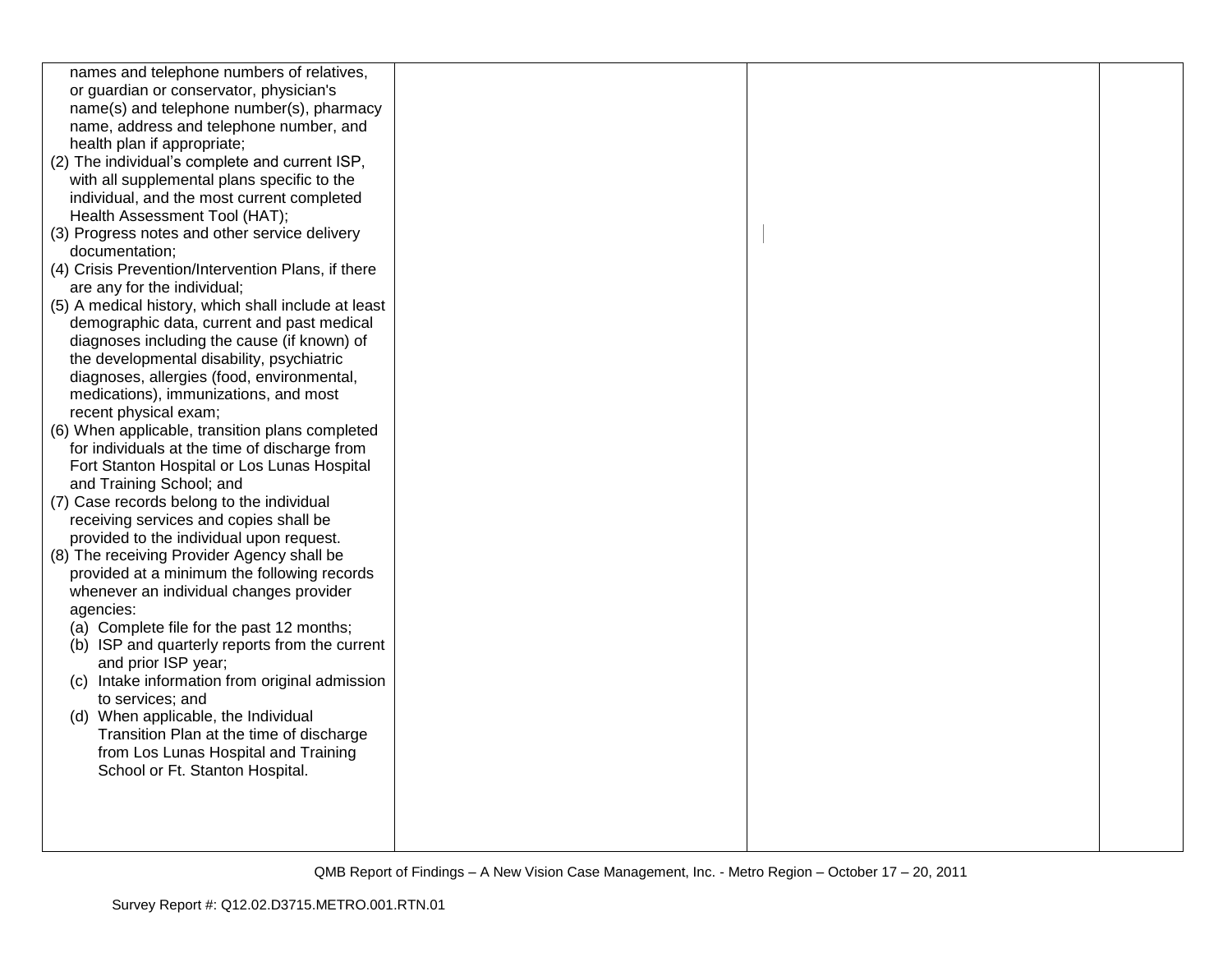| Tag #4C08 ISP Development Process                               | <b>Standard Level Deficiency</b>                  |                                                                                                     |  |
|-----------------------------------------------------------------|---------------------------------------------------|-----------------------------------------------------------------------------------------------------|--|
| Developmental Disabilities (DD) Waiver Service                  | Based on record review the Agency failed to       |                                                                                                     |  |
| Standards effective 4/1/2007                                    | ensure Case Managers provided and/or advised      |                                                                                                     |  |
| <b>CHAPTER 4 III. CASE MANAGEMENT</b>                           | the individual and/or guardian with the following |                                                                                                     |  |
| <b>SERVICE REQUIREMENTS - F.</b><br>Case                        | requirements for 2 of 23 individuals.             |                                                                                                     |  |
| <b>Manager ISP Development Process:</b>                         |                                                   |                                                                                                     |  |
| (1) The Case Manager meets with the individual                  | Review of record found no evidence of the         |                                                                                                     |  |
| in advance of the ISP meeting in order to enable                | following:                                        |                                                                                                     |  |
| the person to review current assessment                         |                                                   |                                                                                                     |  |
| information, prepare for the meeting, plan to                   | Case Manager Code of Ethics (#12 & 16)            |                                                                                                     |  |
| facilitate or co-facilitate the meeting if the                  |                                                   |                                                                                                     |  |
| individual wishes and to ensure greater and                     |                                                   |                                                                                                     |  |
| more informed participation.                                    |                                                   |                                                                                                     |  |
|                                                                 |                                                   |                                                                                                     |  |
| (2) The Case Manager will discuss and offer the                 |                                                   |                                                                                                     |  |
| optional Personal Plan Facilitation service to the              |                                                   |                                                                                                     |  |
| individual to supplement the ISP planning                       |                                                   |                                                                                                     |  |
| process; if selected, the Case Manager will                     |                                                   |                                                                                                     |  |
| assist in obtaining this service through the FOC                |                                                   | Provider:                                                                                           |  |
| process. This service is funded within the<br>individual's ARA. |                                                   | In addition to stating the Plan of Correction for<br>these findings above, also please provide your |  |
|                                                                 |                                                   | evidence of on-going Quality Assurance /                                                            |  |
| (3) The Case Manager convenes the IDT                           |                                                   | Quality Improvement specific to this tag below                                                      |  |
| members and a service plan is developed in                      |                                                   | this line.                                                                                          |  |
| accordance with the rule governing ISP                          |                                                   |                                                                                                     |  |
| development (7.26.5 NMAC).                                      |                                                   |                                                                                                     |  |
|                                                                 |                                                   |                                                                                                     |  |
| (4) The Case Manager will advise the individual                 |                                                   |                                                                                                     |  |
| of his or her rights and responsibilities related to            |                                                   |                                                                                                     |  |
| receipt of services, applicable federal and state               |                                                   |                                                                                                     |  |
| laws and guidelines, DOH policies and                           |                                                   |                                                                                                     |  |
| procedures pertaining to the development and                    |                                                   |                                                                                                     |  |
| implementation of the ISP, confidentiality,                     |                                                   |                                                                                                     |  |
| abuse, neglect, exploitation, and appropriate                   |                                                   |                                                                                                     |  |
| grievance and appeal procedures. In addition,                   |                                                   |                                                                                                     |  |
| the Case Manager shall provide the individual                   |                                                   |                                                                                                     |  |
| and/or guardian with a copy of the Case                         |                                                   |                                                                                                     |  |
| Management Code of Ethics at this time.                         |                                                   |                                                                                                     |  |
| (5) The Case Manager will clarify the                           |                                                   |                                                                                                     |  |
| individual's long-term vision through direct                    |                                                   |                                                                                                     |  |
| communication with the individual, and if                       |                                                   |                                                                                                     |  |
| needed, through communication with family,                      |                                                   |                                                                                                     |  |
| guardians, friends and support providers and                    |                                                   |                                                                                                     |  |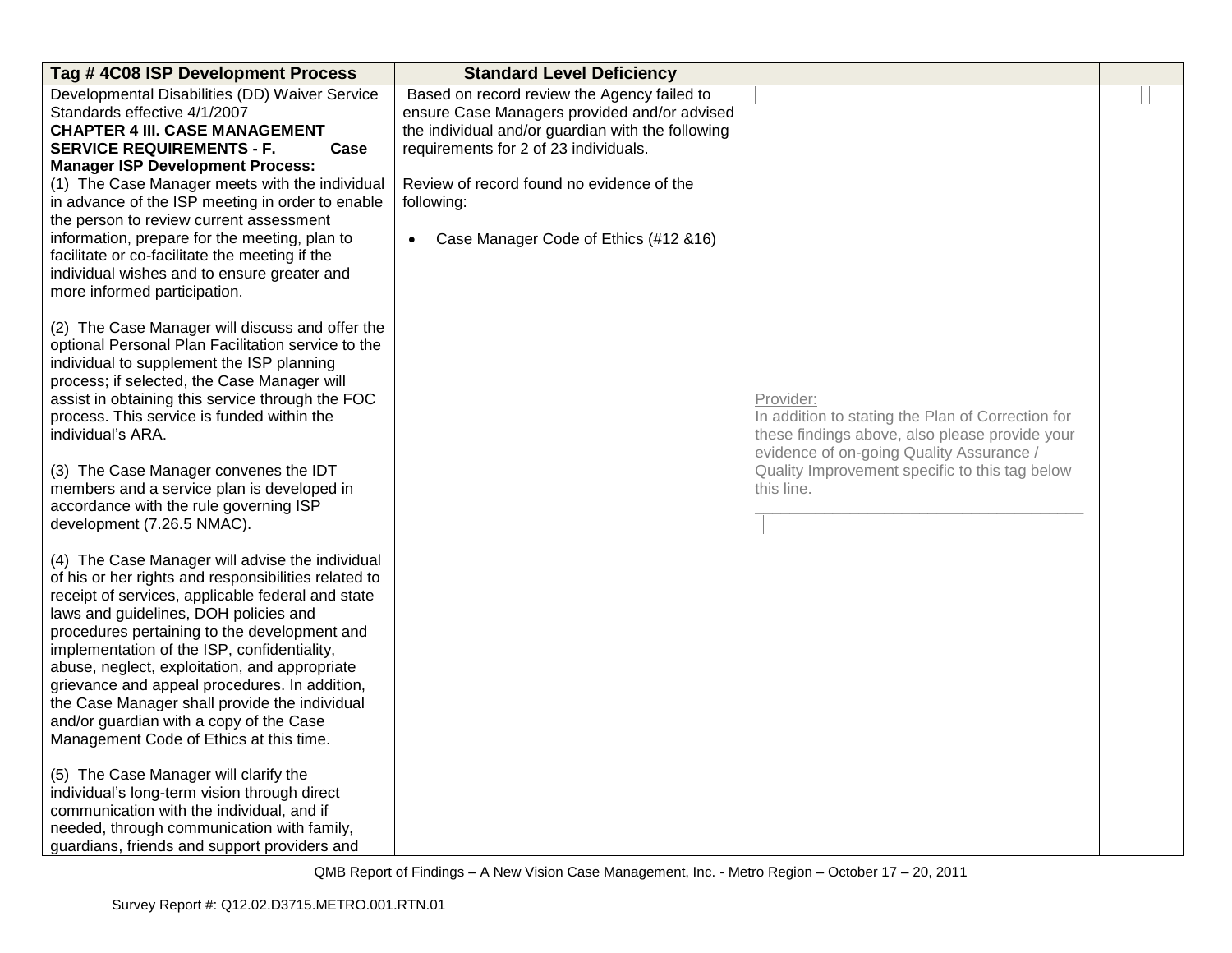| others who know the individual. Information       |  |  |
|---------------------------------------------------|--|--|
| gathered shall include, but is not limited to the |  |  |
| following:                                        |  |  |
| (a) Strengths;                                    |  |  |
| (b) Capabilities;                                 |  |  |
| (c) Preferences;                                  |  |  |
| (d) Desires;                                      |  |  |
| (e) Cultural values;                              |  |  |
| Relationships;<br>(f)                             |  |  |
| (g) Resources;                                    |  |  |
| (h) Functional skills in the community;           |  |  |
| Work interests and experiences;<br>(i)            |  |  |
| Hobbies;<br>(j)                                   |  |  |
| (k) Community membership activities or            |  |  |
| interests;                                        |  |  |
| Spiritual beliefs or interests; and<br>(I)        |  |  |
| (m) Communication and learning styles or          |  |  |
| preferences to be used in development of          |  |  |
| the individual's service plan.                    |  |  |
|                                                   |  |  |
| (6) Case Managers shall operate under the         |  |  |
| presumption that all working age adults with      |  |  |
| developmental disabilities are capable of         |  |  |
| working given the appropriate supports.           |  |  |
| Individuals will be offered employment as a       |  |  |
| preferred day service over other day service      |  |  |
| options. It is the responsibility of the Case     |  |  |
| Manager and all IDT members to ensure that        |  |  |
| employment decisions are based on informed        |  |  |
| choices.                                          |  |  |
|                                                   |  |  |
| (a) The Case Manager shall verify that all        |  |  |
| Jackson Class members who express an              |  |  |
| interest in work or who have employment-          |  |  |
| related desired outcome(s) in the ISP have        |  |  |
| an initial or updated vocational assessment       |  |  |
| that has been completed within the preceding      |  |  |
| twelve (12) months.                               |  |  |
| (b) In cases when employment is not an            |  |  |
| immediate desired outcome, the ISP shall          |  |  |
| document the reasons for this decision and        |  |  |
| develop employment-related goals within the       |  |  |
| ISP that will be undertaken to explore            |  |  |
| employment options (e.g., volunteer activities,   |  |  |
|                                                   |  |  |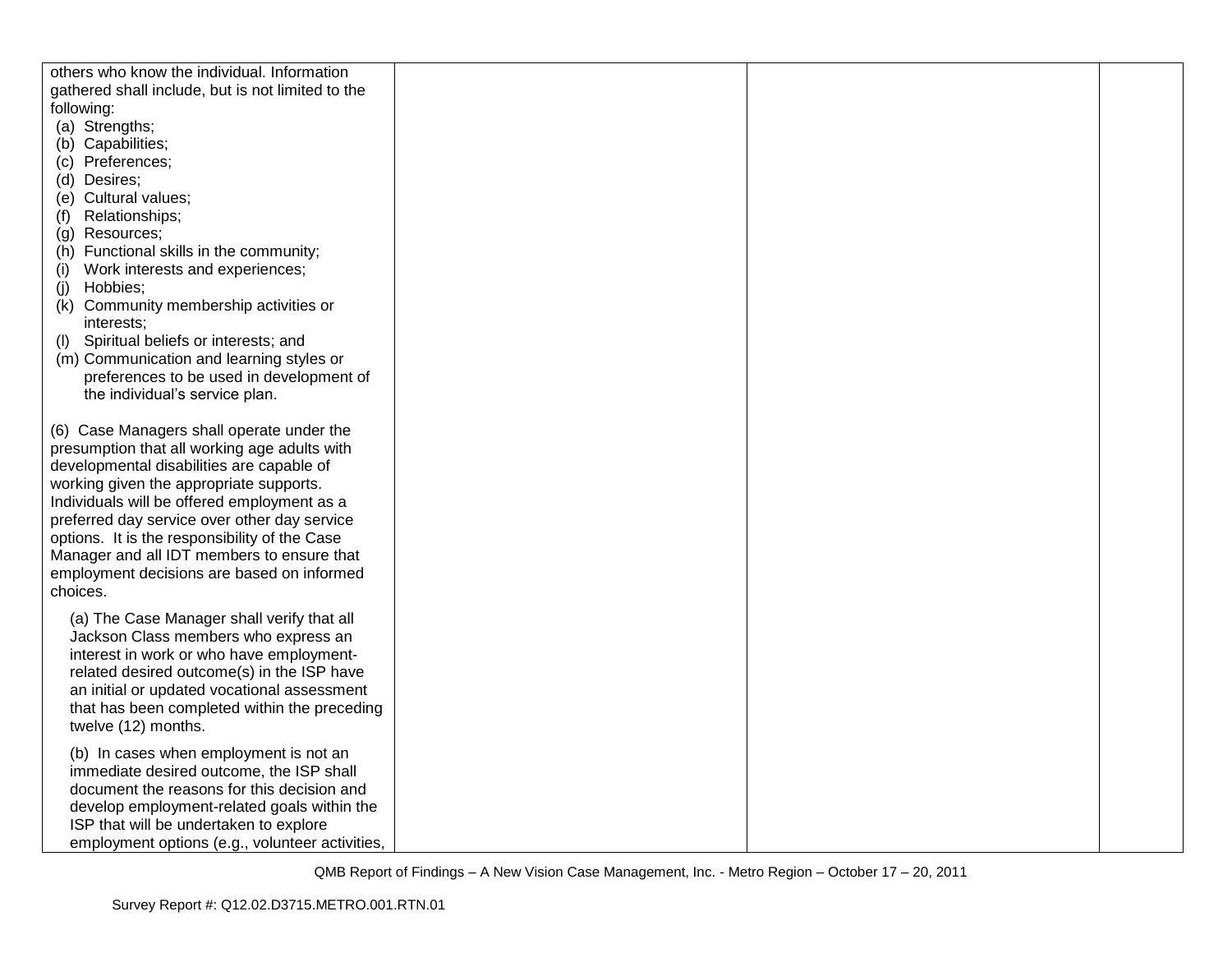| career exploration, situational assessments,<br>etc.) This discussion related to employment<br>issues shall be documented within the ISP or<br>on the DDSD Decision Justification form.                                                                                                                                                                                                                                                                                                                            |  |  |
|--------------------------------------------------------------------------------------------------------------------------------------------------------------------------------------------------------------------------------------------------------------------------------------------------------------------------------------------------------------------------------------------------------------------------------------------------------------------------------------------------------------------|--|--|
| (c) In the context of employment, informed<br>choices include the following:                                                                                                                                                                                                                                                                                                                                                                                                                                       |  |  |
| Information regarding the range of<br>(i)<br>employment options available to the<br>individual                                                                                                                                                                                                                                                                                                                                                                                                                     |  |  |
| Information regarding self-<br>(ii)<br>employment and customized<br>employment options                                                                                                                                                                                                                                                                                                                                                                                                                             |  |  |
| (iii) Job exploration activities including<br>volunteer work and/or trial work<br>opportunities                                                                                                                                                                                                                                                                                                                                                                                                                    |  |  |
| (7) The Case Manager will ensure discussion<br>on Meaningful Day activities for the individual in<br>the ISP meeting, and reflect such discussion in<br>the ISP "Meaningful Day Definition" section.                                                                                                                                                                                                                                                                                                               |  |  |
| (8) When a recipient of DD Waiver services has<br>a HAT score of 4, 5, or 6, medical consultation<br>shall be obtained for service planning and<br>delivery, including the ISP and relevant Health<br>Care and Crisis Prevention/Intervention Plans.<br>Medical consultation may be from a Provider<br>Agency Nurse, Primary Care<br>Physician/Practitioner, Regional Office Nurse,<br>Continuum of Care Nurses or Physicians<br>including his or her Regional Medical Consultant<br>and/or RN Nurse Case Manager. |  |  |
| (9) For new allocations, the Case Manager will<br>submit the ISP to NMMUR only after a MAW<br>letter has been received, indicating the individual<br>meets financial and LOC eligibility.                                                                                                                                                                                                                                                                                                                          |  |  |
| (10) The Case Manager, with input from each<br>Provider Agency, shall complete the Individual<br>Specific Training Requirements section of the<br>ISP form listing all training needs specific to the<br>individual.                                                                                                                                                                                                                                                                                               |  |  |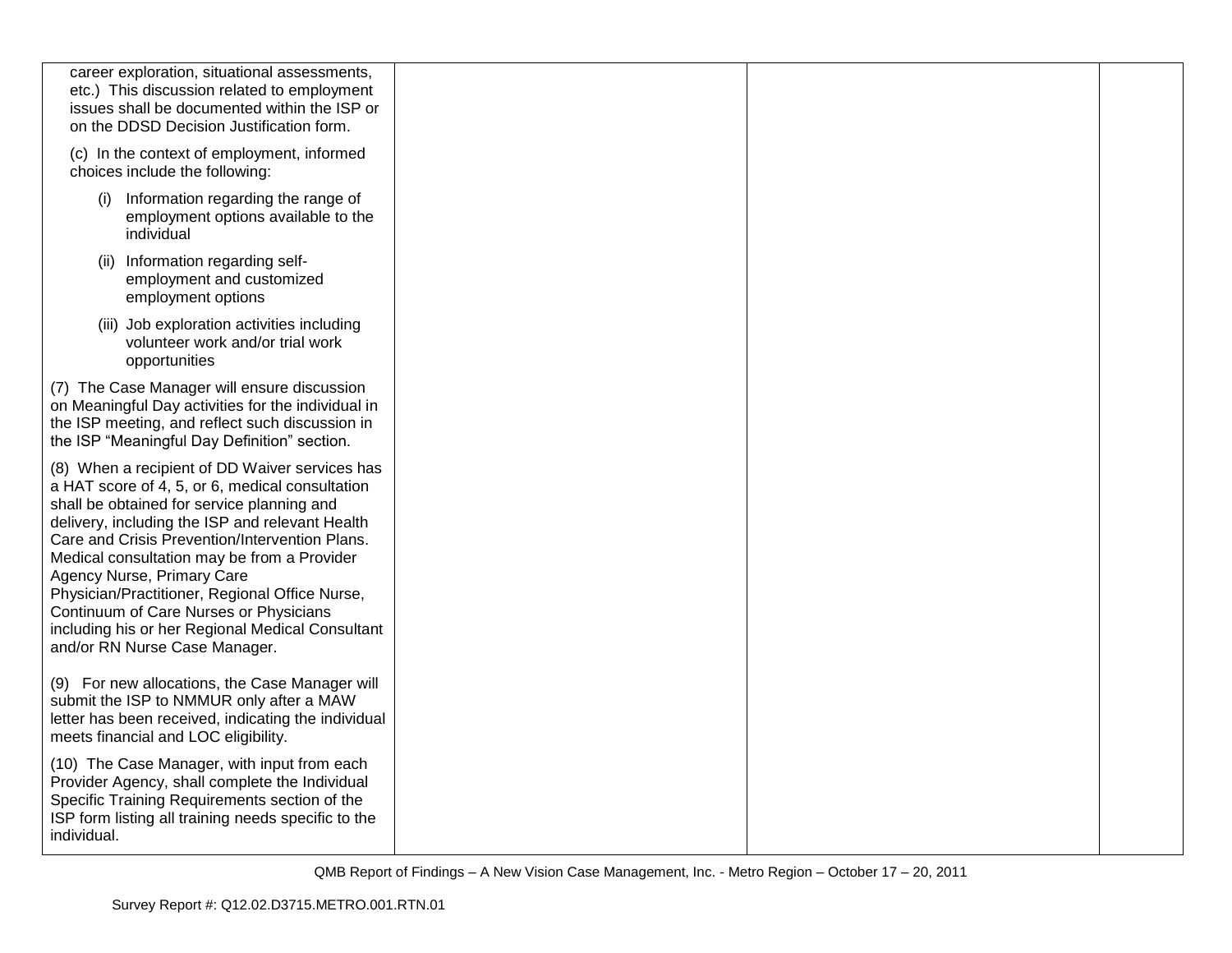| (11) The Case Manager shall complete the initial<br>ISP development within ninety (90) days as<br>required by DDSD. |  |  |
|---------------------------------------------------------------------------------------------------------------------|--|--|
|                                                                                                                     |  |  |
|                                                                                                                     |  |  |
|                                                                                                                     |  |  |
|                                                                                                                     |  |  |
|                                                                                                                     |  |  |
|                                                                                                                     |  |  |
|                                                                                                                     |  |  |
|                                                                                                                     |  |  |
|                                                                                                                     |  |  |
|                                                                                                                     |  |  |
|                                                                                                                     |  |  |
|                                                                                                                     |  |  |
|                                                                                                                     |  |  |
|                                                                                                                     |  |  |
|                                                                                                                     |  |  |
|                                                                                                                     |  |  |
|                                                                                                                     |  |  |
|                                                                                                                     |  |  |
|                                                                                                                     |  |  |
|                                                                                                                     |  |  |
|                                                                                                                     |  |  |
|                                                                                                                     |  |  |
|                                                                                                                     |  |  |
|                                                                                                                     |  |  |
|                                                                                                                     |  |  |
|                                                                                                                     |  |  |
|                                                                                                                     |  |  |
|                                                                                                                     |  |  |
|                                                                                                                     |  |  |
|                                                                                                                     |  |  |
|                                                                                                                     |  |  |
|                                                                                                                     |  |  |
|                                                                                                                     |  |  |
|                                                                                                                     |  |  |
|                                                                                                                     |  |  |
|                                                                                                                     |  |  |
|                                                                                                                     |  |  |
|                                                                                                                     |  |  |
|                                                                                                                     |  |  |
|                                                                                                                     |  |  |
|                                                                                                                     |  |  |
|                                                                                                                     |  |  |
|                                                                                                                     |  |  |
|                                                                                                                     |  |  |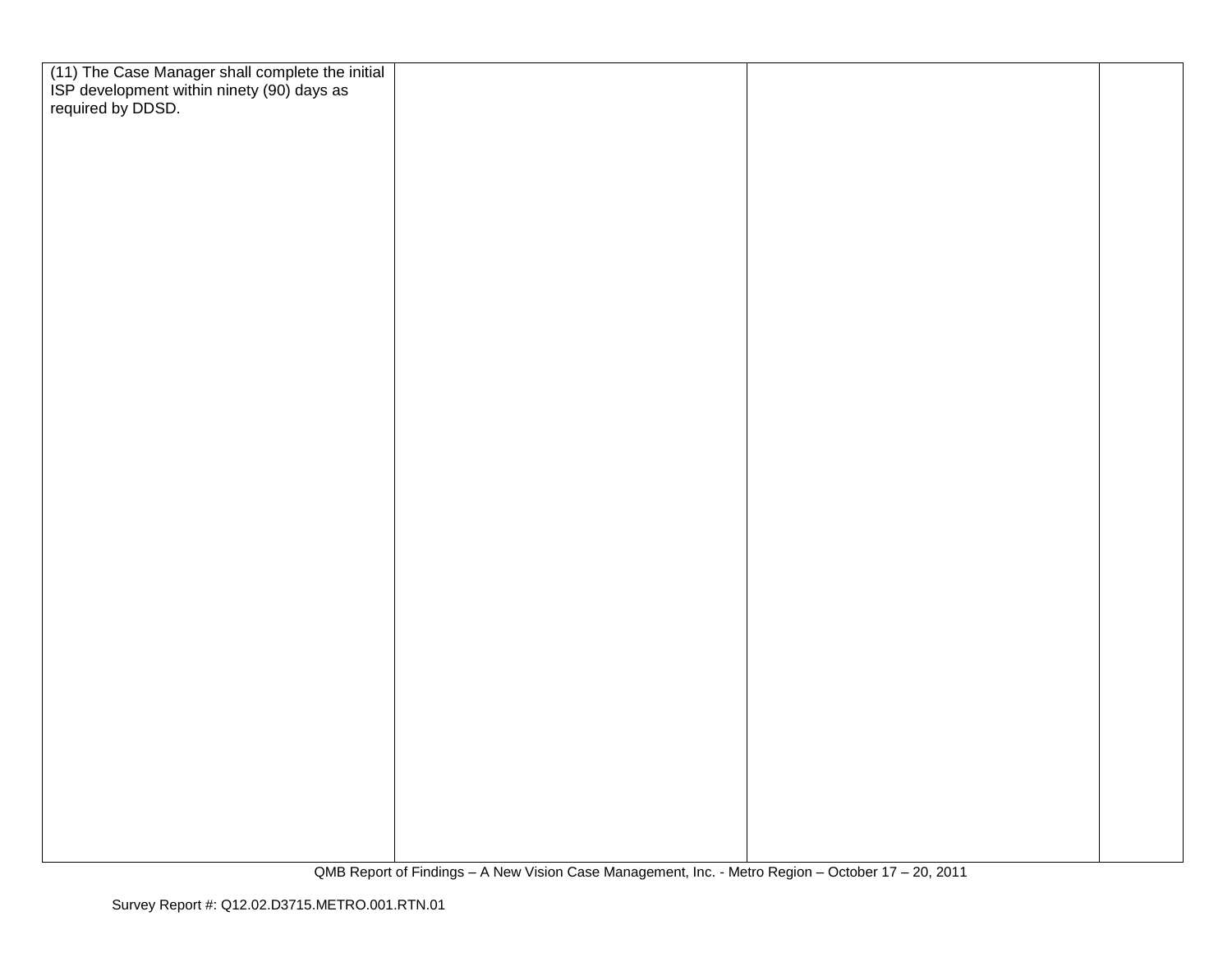| <b>Services</b> | Tag #4C12 Monitoring & Evaluation of                                                                                                                                                                                                           | <b>Standard Level Deficiency</b>                                                                                                                                                                                                                                 |                                                                                                                                                              |  |
|-----------------|------------------------------------------------------------------------------------------------------------------------------------------------------------------------------------------------------------------------------------------------|------------------------------------------------------------------------------------------------------------------------------------------------------------------------------------------------------------------------------------------------------------------|--------------------------------------------------------------------------------------------------------------------------------------------------------------|--|
|                 | Developmental Disabilities (DD) Waiver Service<br>Standards effective 4/1/2007<br><b>CHAPTER 4 III. CASE MANAGEMENT</b><br><b>SERVICE REQUIREMENTS</b><br>J. Case Manager Monitoring and<br><b>Evaluation of Service Delivery</b>              | Based on record review, the Agency failed to<br>use a formal ongoing monitoring process that<br>provides for the evaluation of quality,<br>effectiveness, and appropriateness of services<br>and supports provided to the individual for 5 of<br>23 individuals. |                                                                                                                                                              |  |
|                 | (1) The Case Manager shall use a formal<br>ongoing monitoring process that provides<br>for the evaluation of quality, effectiveness,<br>and appropriateness of services and<br>supports provided to the individual as<br>specified in the ISP. | Record review of Agency files found face-to-<br>face visits were NOT being completed as<br>required by standard (2 b, c & d) for the<br>following individuals:<br>Individual #8 (Non-Jackson)<br>• No site visit were noted between 10/2010 &                    | Provider:<br>In addition to stating the Plan of Correction for<br>these findings above, also please provide your<br>evidence of on-going Quality Assurance / |  |
| (2)             | Monitoring and evaluation activities shall<br>include, but not be limited to:<br>(a) Face-To-Face Contact: A minimum of                                                                                                                        | 08/2011.<br>$° 08/24/2011 - 2:30pm - home visit.$                                                                                                                                                                                                                | Quality Improvement specific to this tag below<br>this line.                                                                                                 |  |
|                 | twelve (12) face-to-face contact visits<br>annually (1 per month) is required to<br>occur between the Case Manager and<br>the individual served as described in the                                                                            | $\degree$ 07/13/2011 – 9:00am – home visit.<br>$\degree$ 06/15/2011 – 9:00am – home visit.                                                                                                                                                                       |                                                                                                                                                              |  |
|                 | ISP; an exception is that children may<br>receive a minimum of four visits per year;                                                                                                                                                           | $°$ 05/18/2011 - 9:00am - home visit.                                                                                                                                                                                                                            |                                                                                                                                                              |  |
|                 | (b) Jackson Class members require two (2)<br>face-to-face contacts per month, one of<br>which occurs at a location in which the                                                                                                                | $\degree$ 04/20/2011 – 9:00am – home visit.<br>$°$ 03/30/2011 - 9:00am - home visit.                                                                                                                                                                             |                                                                                                                                                              |  |
|                 | individual spends the majority of the day<br>(i.e., place of employment, habilitation                                                                                                                                                          | $\degree$ 02/16/2011 – 9:00am – home visit.                                                                                                                                                                                                                      |                                                                                                                                                              |  |
|                 | program) and one at the person's<br>residence;                                                                                                                                                                                                 | $° 01/12/2011 - 2:00 \text{pm} - \text{home visit.}$                                                                                                                                                                                                             |                                                                                                                                                              |  |
|                 | (c) For non-Jackson Class members who<br>receive Community Living Services, at                                                                                                                                                                 | $\degree$ 12/07/2010 – 9:00am – home visit.                                                                                                                                                                                                                      |                                                                                                                                                              |  |
|                 | least every other month, one of the face-<br>to-face visits shall occur in the individual's<br>residence;                                                                                                                                      | $\degree$ 11/16/2010 - 9:00am - home visit.<br>$\degree$ 10/12/2010 - 9:00am - home visit.                                                                                                                                                                       |                                                                                                                                                              |  |
|                 | (d) For adults who are not Jackson Class<br>members and who do not receive<br>Community Living Services, at least one<br>face-to-face visit per quarter shall be in                                                                            | Individual #14 (Non-Jackson)<br>• No site visit was noted between 10/2010 &<br>08/2011.<br>$° 08/24/2011 - 12:00 \text{pm} - \text{home visit.}$                                                                                                                 |                                                                                                                                                              |  |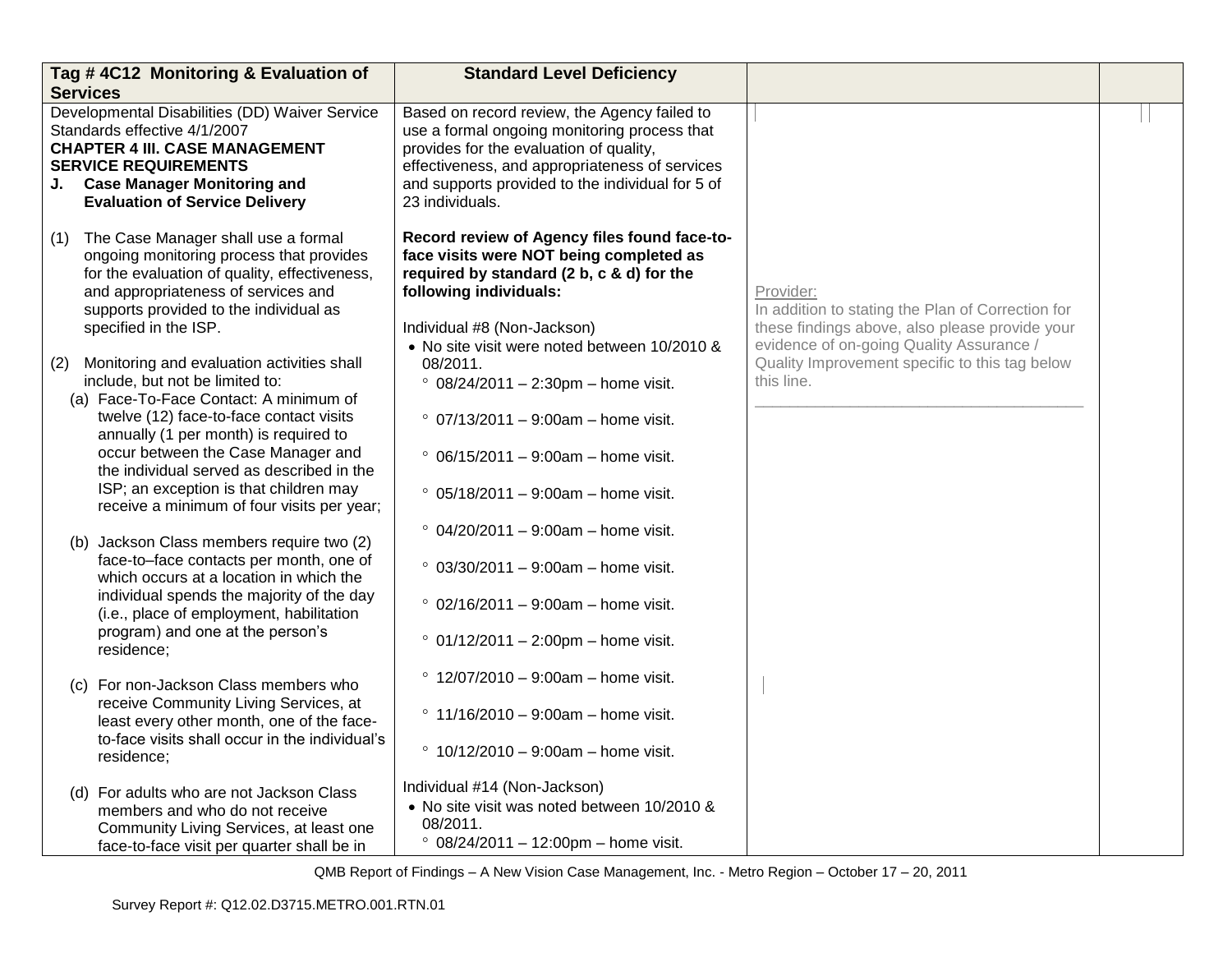|     | his or her home;                                   |                                                       |  |
|-----|----------------------------------------------------|-------------------------------------------------------|--|
|     |                                                    | $°$ 07/22/2011 - 11:30am - home visit.                |  |
|     | (e) If concerns regarding the health or safety     |                                                       |  |
|     | of the individual are documented during            | $°$ 06/08/2011 - 12:46pm - home visit.                |  |
|     | monitoring or assessment activities, the           |                                                       |  |
|     | Case Manager shall immediately notify              | $\degree$ 05/12/2011 - 9:00am - home visit.           |  |
|     | appropriate supervisory personnel within           |                                                       |  |
|     | the Provider Agency and document the               | $\degree$ 04/13/2011 – 9:00am – home visit.           |  |
|     | concern. If the reported concerns are not          |                                                       |  |
|     | remedied by the Provider Agency within a           | $° 03/23/2011 - 9:00am - home visit.$                 |  |
|     | reasonable, mutually agreed period of              |                                                       |  |
|     | time, the concern shall be reported in             | $°$ 02/09/2011 - 11:45am - home visit.                |  |
|     | writing to the respective DDSD Regional            |                                                       |  |
|     | Office and/or the Division of Health               | $°$ 01/19/2011 - 8:45am - home visit.                 |  |
|     | Improvement (DHI) as appropriate to the            |                                                       |  |
|     | nature of the concern. Unless the nature           | $^{\circ}$ 12/08/2010 - 8::45am - home visit.         |  |
|     | of the concern is urgent, no more than             |                                                       |  |
|     | fifteen (15) working days shall be allowed         | $^{\circ}$ 11/10/2010 - 11:30am - home visit.         |  |
|     | for remediation or development of an               |                                                       |  |
|     | acceptable plan of remediation. This               | $^{\circ}$ 10/13/2010 - 10:15am - home visit.         |  |
|     | does not preclude the Case Managers'               |                                                       |  |
|     | obligation to report abuse, neglect or             | Individual #21 (Non-Jackson)                          |  |
|     | exploitation as required by New Mexico<br>Statute. | • No site visit was noted between 10/2010 &           |  |
|     |                                                    | 04/2011.                                              |  |
| (f) | Service monitoring for children: When a            | $°$ 04/15/2011 - 1:45pm - home visit.                 |  |
|     | parent chooses fewer than twelve (12)              |                                                       |  |
|     | annual units of case management, the               | $° 03/04/2011 - 12:00 \text{pm} - \text{home visit.}$ |  |
|     | Case Manager will inform the parent of             |                                                       |  |
|     | the parent's responsibility for the                | $°$ 02/17/2011 - 11:00am - home visit.                |  |
|     | monitoring and evaluation activities               |                                                       |  |
|     | during the months he or she does not               | $° 01/06/2011 - 1:00 \text{pm} - \text{home visit.}$  |  |
|     | receive case management services,                  |                                                       |  |
|     |                                                    | $^{\circ}$ 12/09/2010 - 11:00am - home visit.         |  |
|     | (g) It is appropriate to conduct face-to-face      |                                                       |  |
|     | visits with the individual both during the         | $\degree$ 11/11/2010 - 10:30am - home visit.          |  |
|     | time the individual is receiving a service         |                                                       |  |
|     | and during times the individual is not             | $^{\circ}$ 10/21/2010 - 11:00am - home visit.         |  |
|     | receiving a service. The preferences of            |                                                       |  |
|     | the individual shall be taken into                 | Individual #22 (Non-Jackson)                          |  |
|     | consideration when scheduling a visit.             | • No site visit was noted between 08/2010 &           |  |
|     | Visits may be scheduled in advance or be           | 04/2011.                                              |  |
|     | unannounced visits depending on the                | $° 08/11/2011 - 1:00 \text{pm} - \text{home visit.}$  |  |
|     | nature of the need in monitoring service           |                                                       |  |
|     |                                                    |                                                       |  |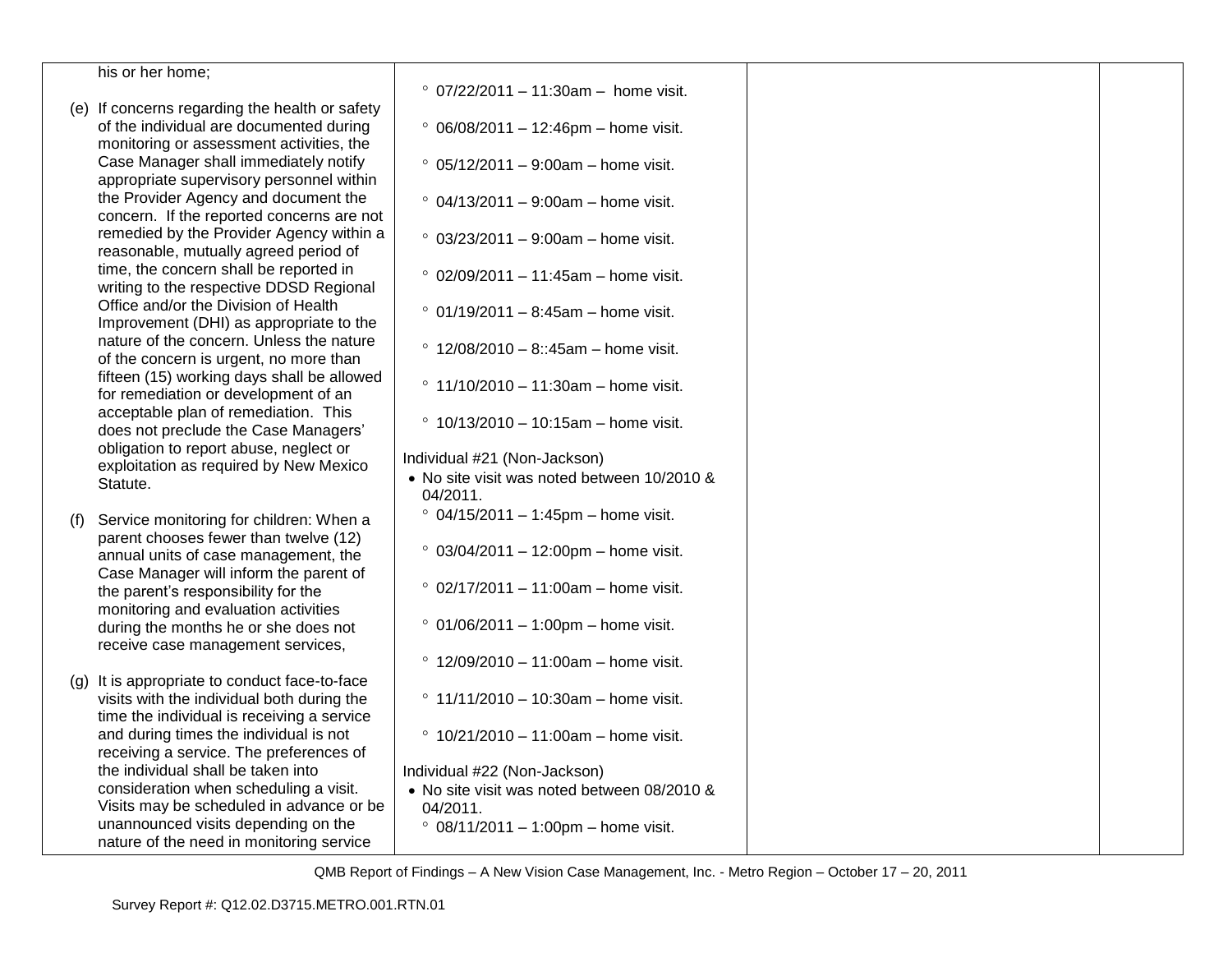| delivery for the individual.                                                       | $° 07/14/2011 - 1:30pm - home visit.$                                       |  |
|------------------------------------------------------------------------------------|-----------------------------------------------------------------------------|--|
| (h) Communication with IDT members: Case<br>Managers shall facilitate and maintain | $°06/09/2011 - 1:30pm - home visit.$                                        |  |
| communication with the individual or his<br>or her representative, other IDT       | $° 05/12/2011 - 1:30pm - home visit.$                                       |  |
| members, providers and other relevant<br>parties to ensure the individual receives | $° 04/21/2011 - 12:50pm - home visit.$                                      |  |
| maximum benefit of his or her services.<br>Case Managers need to ensure that any   | Individual #23 (Non-Jackson)<br>• No site visit was noted between 08/2010 & |  |
| needed adjustments to the service plan<br>are made, where indicated. Concerns      | 04/2011.                                                                    |  |
| identified through communication with                                              | $°$ 08/09/2011 - 3:00pm - home visit.                                       |  |
| teams that are not remedied within a<br>reasonable period of time shall be         | $° 07/11/2011 - 2:00$ pm – home visit.                                      |  |
| reported in writing to the respective<br>regional office and/or the Division of    | $°$ 06/16/2011 - 9:30am - home visit.                                       |  |
| Health Improvements, as appropriate to<br>the concerns.                            | $° 05/03/2011 - 3:30$ pm - home visit.                                      |  |
|                                                                                    | $° 04/12/2011 - 3:30$ pm - home visit.                                      |  |
|                                                                                    |                                                                             |  |
|                                                                                    |                                                                             |  |
|                                                                                    |                                                                             |  |
|                                                                                    |                                                                             |  |
|                                                                                    |                                                                             |  |
|                                                                                    |                                                                             |  |
|                                                                                    |                                                                             |  |
|                                                                                    |                                                                             |  |
|                                                                                    |                                                                             |  |
|                                                                                    |                                                                             |  |
|                                                                                    |                                                                             |  |
|                                                                                    |                                                                             |  |
|                                                                                    |                                                                             |  |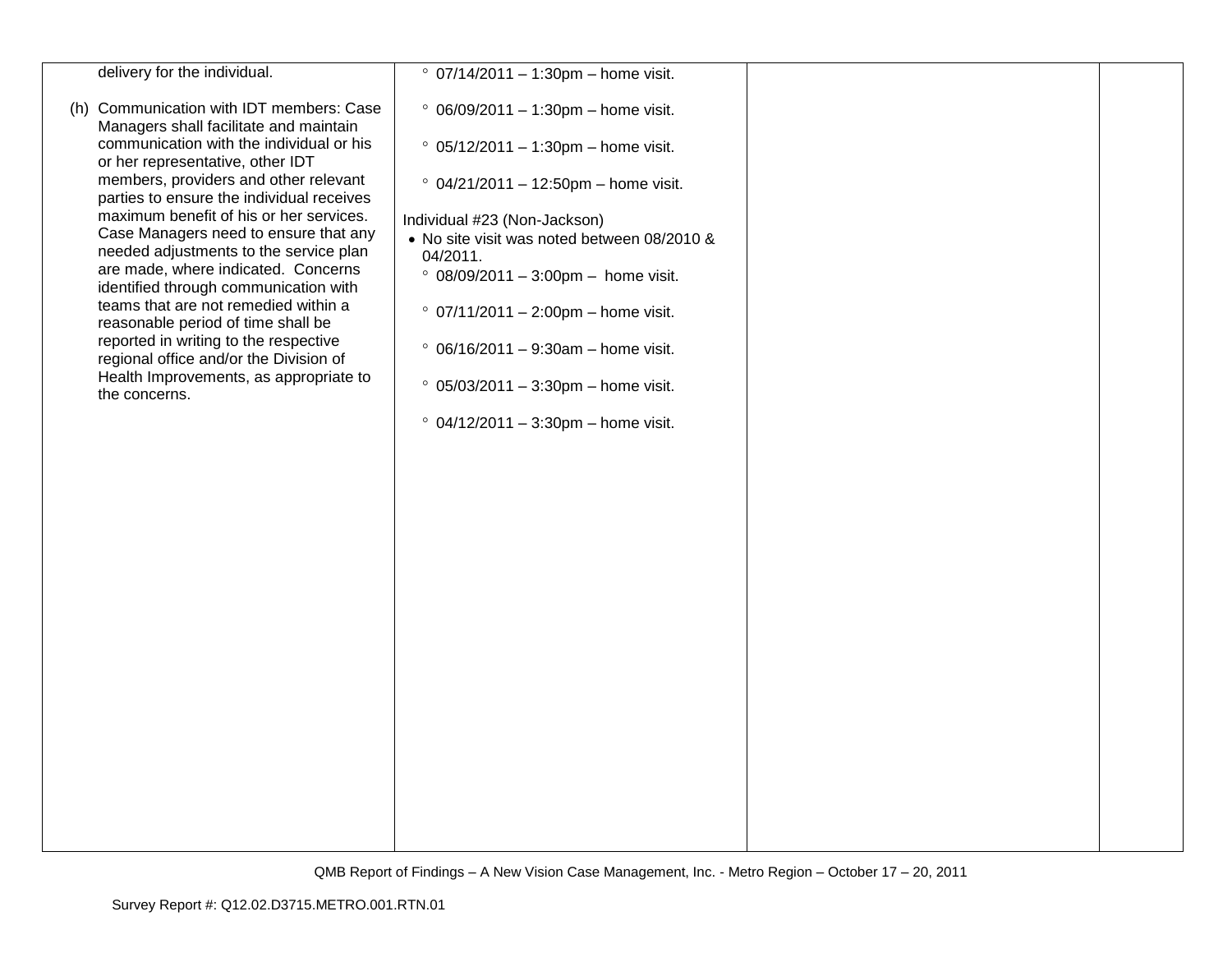| CMS Assurance - Qualified Providers - The State monitors non-licensed/non-certified providers to assure adherence to waiver<br>requirements. The State implements its policies and procedures for verifying that provider training is conducted in accordance with<br>State requirements and the approved waiver.                                                                                                                                                                                                                                                                                                                                                                                                                                                                                                                                                                                                                                                                                                                                                                                                                                                                                                                                                                                                                                                                                                                                                                                                                                                                                                                                                                                                                                                                                                                                                                                                                                                                                                                                                                                                                                                                                                                                                                                                       |  |
|-------------------------------------------------------------------------------------------------------------------------------------------------------------------------------------------------------------------------------------------------------------------------------------------------------------------------------------------------------------------------------------------------------------------------------------------------------------------------------------------------------------------------------------------------------------------------------------------------------------------------------------------------------------------------------------------------------------------------------------------------------------------------------------------------------------------------------------------------------------------------------------------------------------------------------------------------------------------------------------------------------------------------------------------------------------------------------------------------------------------------------------------------------------------------------------------------------------------------------------------------------------------------------------------------------------------------------------------------------------------------------------------------------------------------------------------------------------------------------------------------------------------------------------------------------------------------------------------------------------------------------------------------------------------------------------------------------------------------------------------------------------------------------------------------------------------------------------------------------------------------------------------------------------------------------------------------------------------------------------------------------------------------------------------------------------------------------------------------------------------------------------------------------------------------------------------------------------------------------------------------------------------------------------------------------------------------|--|
|                                                                                                                                                                                                                                                                                                                                                                                                                                                                                                                                                                                                                                                                                                                                                                                                                                                                                                                                                                                                                                                                                                                                                                                                                                                                                                                                                                                                                                                                                                                                                                                                                                                                                                                                                                                                                                                                                                                                                                                                                                                                                                                                                                                                                                                                                                                         |  |
|                                                                                                                                                                                                                                                                                                                                                                                                                                                                                                                                                                                                                                                                                                                                                                                                                                                                                                                                                                                                                                                                                                                                                                                                                                                                                                                                                                                                                                                                                                                                                                                                                                                                                                                                                                                                                                                                                                                                                                                                                                                                                                                                                                                                                                                                                                                         |  |
|                                                                                                                                                                                                                                                                                                                                                                                                                                                                                                                                                                                                                                                                                                                                                                                                                                                                                                                                                                                                                                                                                                                                                                                                                                                                                                                                                                                                                                                                                                                                                                                                                                                                                                                                                                                                                                                                                                                                                                                                                                                                                                                                                                                                                                                                                                                         |  |
| Tag #1A28.2 Incident Mgt. System -<br><b>Standard Level Deficiency</b>                                                                                                                                                                                                                                                                                                                                                                                                                                                                                                                                                                                                                                                                                                                                                                                                                                                                                                                                                                                                                                                                                                                                                                                                                                                                                                                                                                                                                                                                                                                                                                                                                                                                                                                                                                                                                                                                                                                                                                                                                                                                                                                                                                                                                                                  |  |
| <b>Parent/Guardian Training</b>                                                                                                                                                                                                                                                                                                                                                                                                                                                                                                                                                                                                                                                                                                                                                                                                                                                                                                                                                                                                                                                                                                                                                                                                                                                                                                                                                                                                                                                                                                                                                                                                                                                                                                                                                                                                                                                                                                                                                                                                                                                                                                                                                                                                                                                                                         |  |
| NMAC 7.1.13.10 INCIDENT MANAGEMENT<br>Based on record review, the Agency failed to<br><b>SYSTEM REQUIREMENTS:</b><br>provide documentation indicating consumer,<br>family members, or legal guardians had received<br>A. General: All licensed health care facilities<br>and community based service providers shall<br>an orientation packet including incident<br>management system policies and procedural<br>establish and maintain an incident management<br>information concerning the reporting of Abuse,<br>system, which emphasizes the principles of<br>prevention and staff involvement. The licensed<br>Neglect and Misappropriation of Consumers'<br>health care facility or community based service<br>Property, for 1 of 23 individuals.<br>provider shall ensure that the incident<br>management system policies and procedures<br>• Parent/Guardian Incident Management<br>requires all employees to be competently trained<br>Training (Abuse, Neglect & Misappropriation<br>to respond to, report, and document incidents in<br>of Consumers' Property) (#12)<br>a timely and accurate manner.<br>E. Consumer and Guardian Orientation<br>Provider:<br>In addition to stating the Plan of Correction for<br>Packet: Consumers, family members and legal<br>guardians shall be made aware of and have<br>these findings above, also please provide your<br>evidence of on-going Quality Assurance /<br>available immediate accessibility to the licensed<br>health care facility and community based service<br>Quality Improvement specific to this tag below<br>provider incident reporting processes. The<br>this line.<br>licensed health care facility and community<br>based service provider shall provide consumers,<br>family members or legal guardians an<br>orientation packet to include incident<br>management systems policies and procedural<br>information concerning the reporting of abuse,<br>neglect or misappropriation. The licensed health<br>care facility and community based service<br>provider shall include a signed statement<br>indicating the date, time, and place they<br>received their orientation packet to be contained<br>in the consumer's file. The appropriate<br>consumer, family member or legal guardian shall<br>sign this at the time of orientation. |  |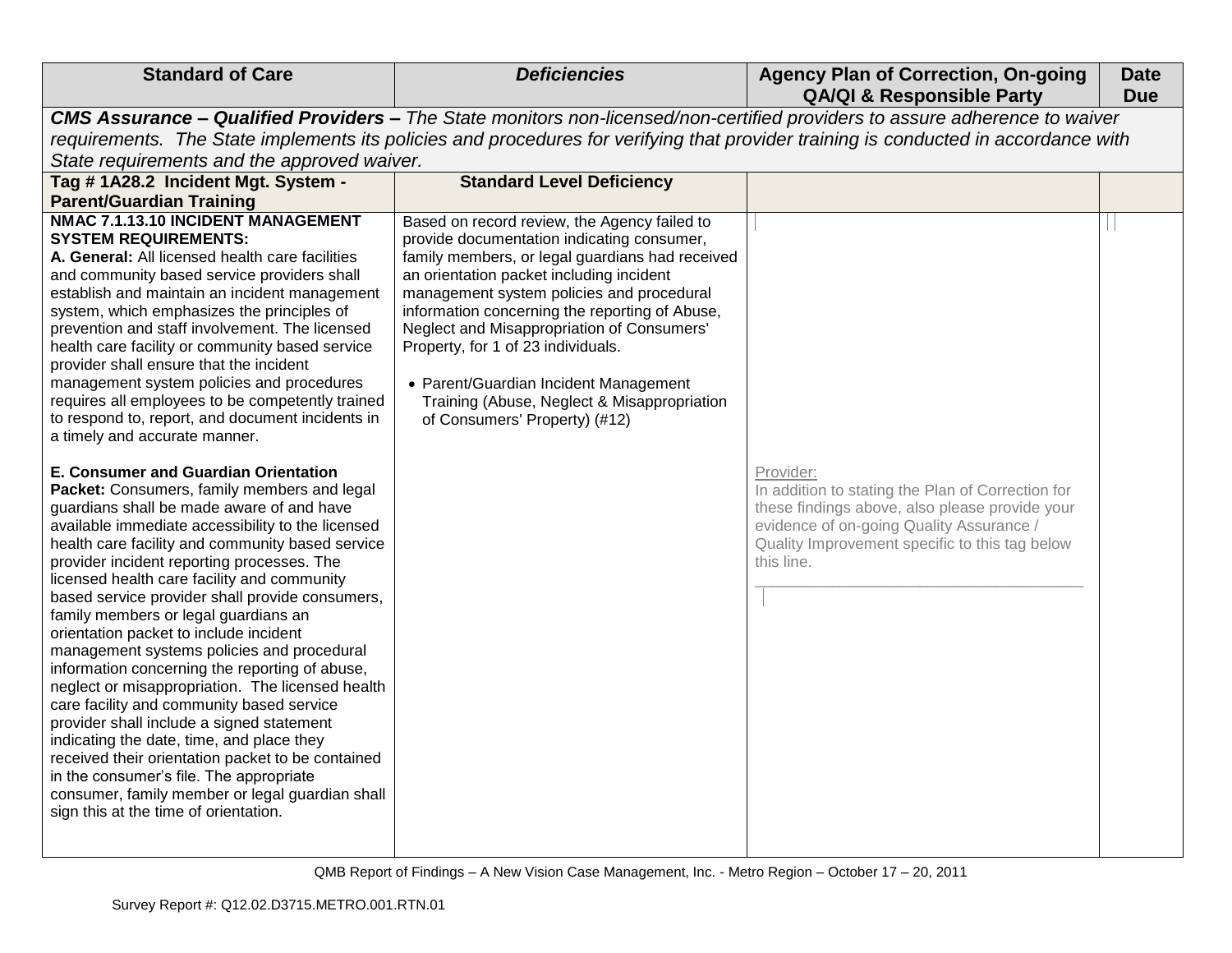| <b>Standard of Care</b>                                                         | <b>Deficiencies</b>                                                                                                                                                                                                                                                                                | <b>Agency Plan of Correction, On-going</b><br><b>QA/QI &amp; Responsible Party</b>                                                                           | <b>Date</b><br><b>Due</b> |
|---------------------------------------------------------------------------------|----------------------------------------------------------------------------------------------------------------------------------------------------------------------------------------------------------------------------------------------------------------------------------------------------|--------------------------------------------------------------------------------------------------------------------------------------------------------------|---------------------------|
| accordance with the reimbursement methodology specified in the approved waiver. | CMS Assurance – Financial Accountability – State financial oversight exists to assure that claims are coded and paid for in                                                                                                                                                                        |                                                                                                                                                              |                           |
| TAG #1A12 All Services Reimbursement (No Deficiencies)                          |                                                                                                                                                                                                                                                                                                    |                                                                                                                                                              |                           |
| <b>SERVICE DELIVERY AND LOCATION</b>                                            |                                                                                                                                                                                                                                                                                                    | Developmental Disabilities (DD) Waiver Service Standards effective 4/1/2007 Chapter 1. III. PROVIDER AGENCY DOCUMENTATION OF                                 |                           |
| (3) The signature or authenticated name of staff providing the service.         | prior to a request for reimbursement from the HSD. For each unit billed, the record shall contain the following:<br>(1) Date, start and end time of each service encounter or other billable service interval;<br>(2) A description of what occurred during the encounter or service interval; and | <b>B. Billable Units:</b> The documentation of the billable time spent with an individual shall be kept on the written or electronic record that is prepared |                           |
| months of July, August and September 2011.                                      |                                                                                                                                                                                                                                                                                                    | Billing for Case Management services was reviewed for 23 of 23 individuals. Progress notes and billing records supported billing activities for the          |                           |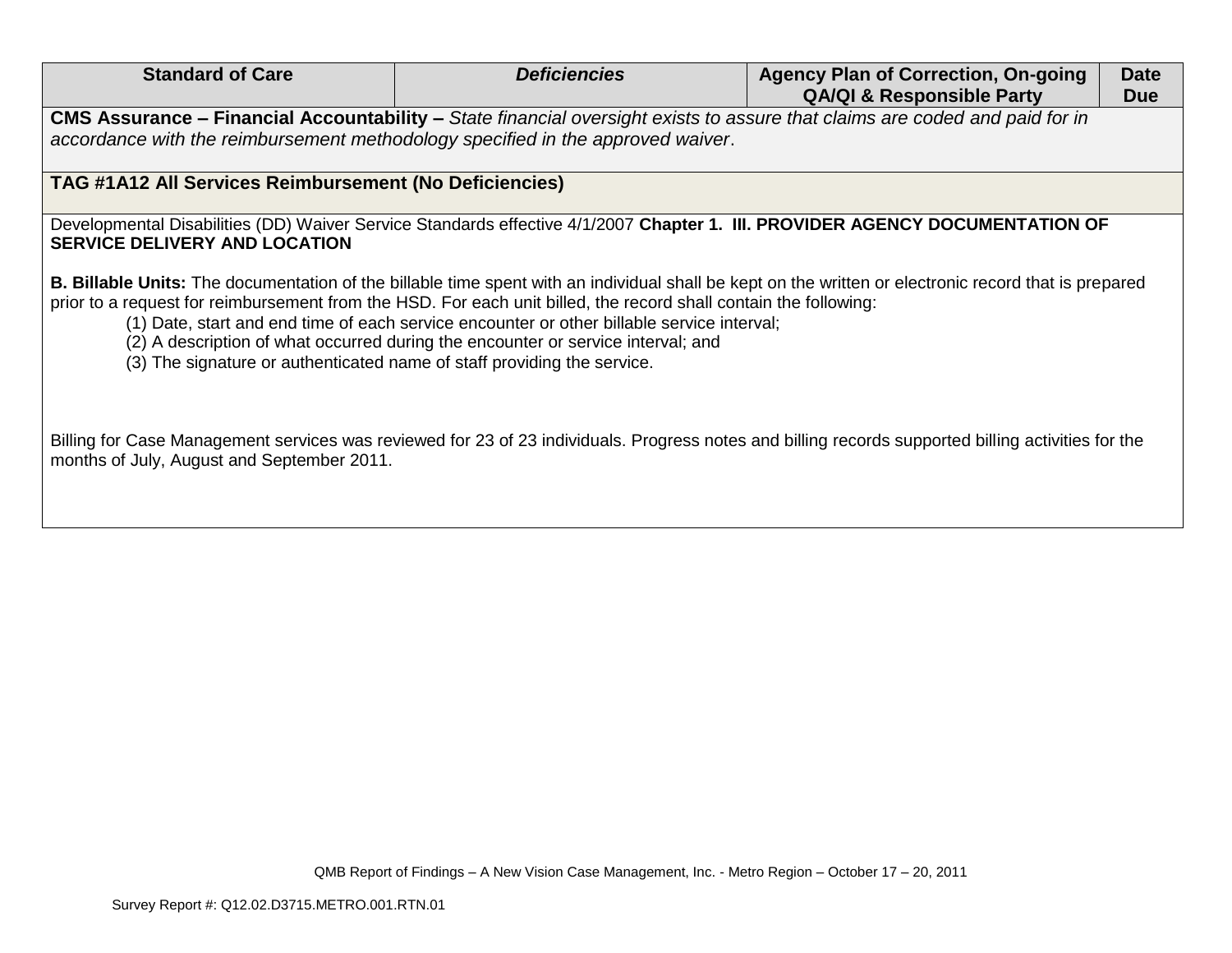Date: February 10, 2012

To: Patricia Posey Provider: A New Vision Case Management, Inc. Address: 3949 Corrales Road, Suite 105 State/Zip: Albuquerque, NM 87048 E-mail Address: [anewvisioncm@aol.com](mailto:anewvisioncm@aol.com)

Region: Metro Survey Date: October 17-20, 2011 Survey Type: Routine

RE: Request for an Informal Reconsideration of Findings

Dear Ms. Posey,

Your request for a Reconsideration of Findings was received on January 4, 2011. Your request and the supporting evidence provided have been reviewed. Based on the review of applicable standards and regulations, review of the survey process and the evidence you provided, the following determinations have been made:

#### Regarding Tag # 4C12 – Monitoring and Evaluation of Services

Determination: The IRF committee is upholding the original finding in the report of findings. You are required to complete the remainder of your Plan of Correction as previously indicated. Based on the documentation submitted for review it shows no approval for in-home Adult Habilitation for the times cited; and, when requested during the on-site survey, your agency was unable to provide evidence of DDSD approval for in-home Adult Habilitation for the people cited in tag 4C12.

This concludes the Informal Reconsideration of Finding process. The IRF process is separate and apart from the Informal Dispute Resolution process or the Medicaid Fair Hearing process when DOH sanctions are imposed on a provider.

Thank you. Respectfully,

Scott Good Deputy Bureau Chief/QMB Informal Reconsideration of Finding Committee Chair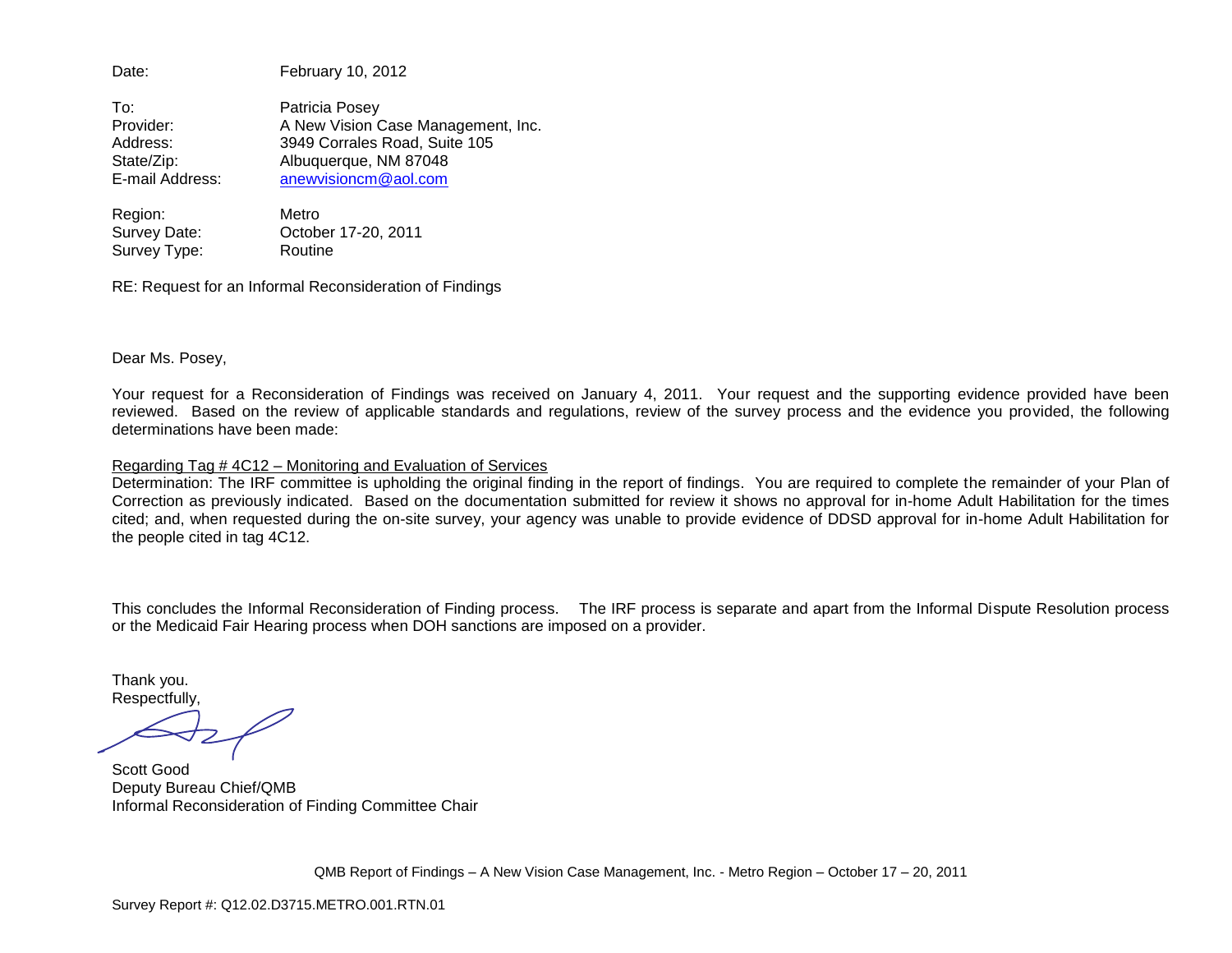| Date:              | January 11, 2012                   |
|--------------------|------------------------------------|
| To:                | Ms. Pat Posey, President           |
| Provider:          | A New Vision Case Management, Inc. |
| Address:           | 3949 Corrales Road, Suite 105      |
| State/Zip:         | Albuquerque, New Mexico 87048      |
| Region:            | Metro                              |
| Survey Date:       | October 17 - 20, 2011              |
| Program Surveyed:  | Developmental Disabilities Waiver  |
| Services Surveyed: | Case Management                    |
| Survey Type:       | Routine                            |

Dear Ms. Posey:

The Division of Health Improvement Quality Management Bureau received, reviewed and approved the documents you submitted for your Plan of Correction. The documents you provided verified that survey Deficiencies were corrected.

### **The Plan of Correction process is now complete.**

To maintain ongoing compliance with Standards and regulations, continue to use the Quality Improvement/Quality Assurance processes described in your Plan of Correction, including:

- A New Vision Case Management, Inc. will continue with current policy to conduct ongoing quarterly peer file reviews for approximately 80% of the individuals receiving services at the agency annually (20% each quarter). These are conducted by case managers and agency directors. The QA review form will be filed in the case record.
- Directors review the progress notes and site visit forms monthly to ensure evaluation of quality, effective and appropriate services is occurring, and that face-to-face visits are occurring at the required locations.

Consistent implementation of your QA/QI processes will enable you to identify and promptly respond to problems, enhance your service delivery, and result in fewer deficiencies in future QMB surveys.

Thank you for your cooperation with the Plan of Correction process, and for the work you and your team perform.

Sincerely,

Genally

George Perrault, MBA